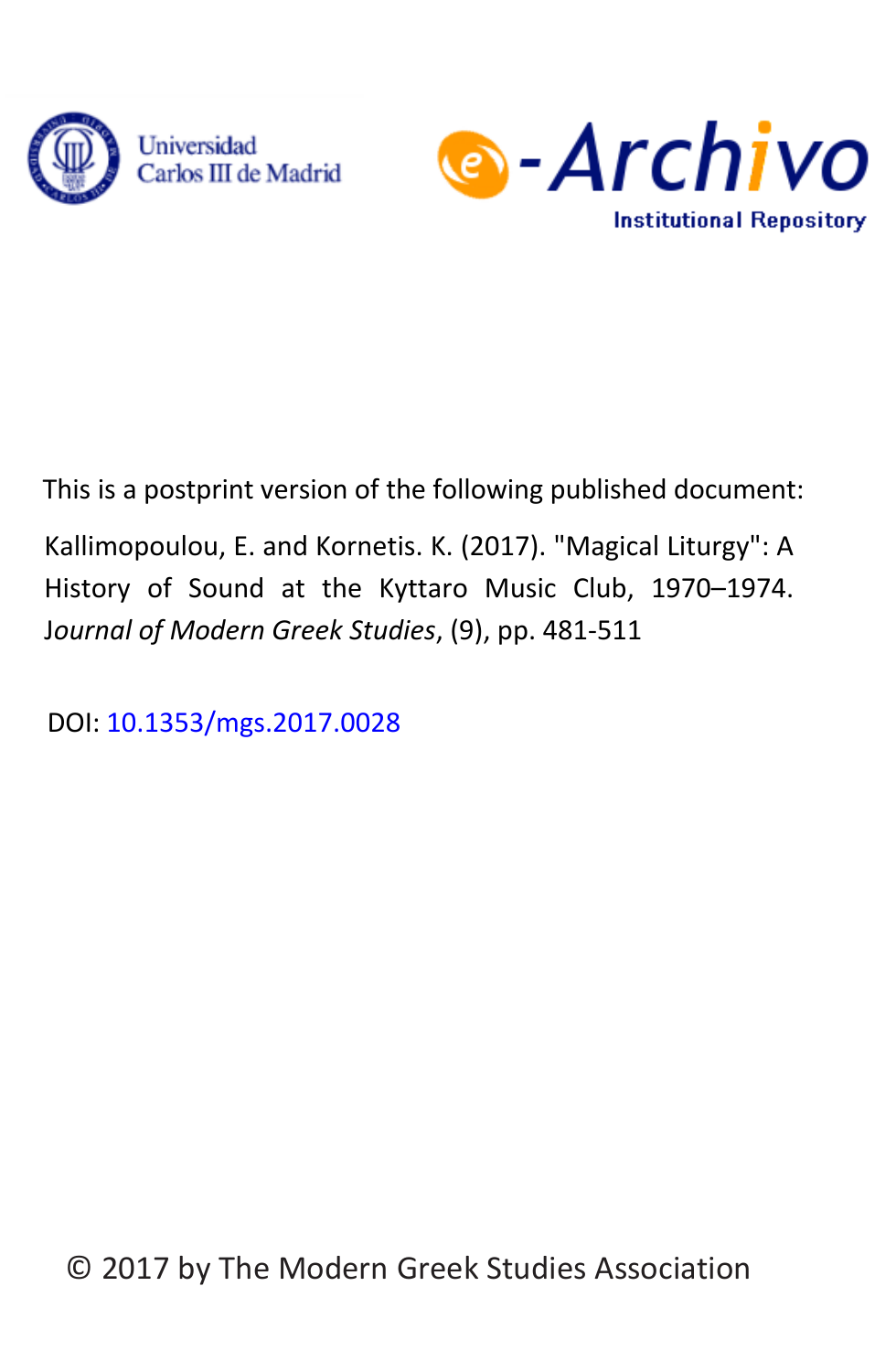# **"Magical Liturgy": A History of Sound at the** *Kyttaro* **Music Club, 1970–1974**

*Eleni Kallimopoulou and Kostis Kornetis*

# Abstract

Kyttaro *was an alternative club in the center of Athens during the Colonels' dictatorship. This article demonstrates how the affective economy and political energy of the live musical performances that took place there turned it into a vehicle of cultural and political contestation for the progressive youth of the time. It also challenges dominant periodizations in relation to the dictatorship, highlighting the continuities of cultural practices, group behavior, and youth protest. Lastly, drawing upon a range of sources, including oral testimonies with key figures in the music scene of the time, the article high*lights the importance of sensorial and "from below" insights for the study of *cultural phenomena.*

The acclaimed documentary film *Ζωντανοί στο* Κύτταρο*: Σκηνές ροκ* (Live at the *Kyttaro*: Rock scenes, 2005) kicks off with a street sequence in black and white, shot in a super-8 manner, that resembles footage from the 1970s. Rock musician and actor Dimitris Poulikakos, a signature figure of the 1960s, rides an old BMW motorcycle with a sidecar, in which is seated the much younger Antonis Boskoitis, the director of the film. Clad in Vietnam-style military jackets, they both sport long hair and beards. The camera follows them as they traverse the area of central Athens near the *Kyttaro*—a club created in 1970 and still running. To the sound of «Οι μηχανές μου» (My machines) sung by the duo Lida–Spyros (1972), the two converse in an existentialist, beatnik mood about motorcycles and the state of being on the road. Poulikakos makes a sudden stop, his attention caught by a person on the side of the street (musician Yannis "Bach" Spyropoulos) reciting poetry with Dadaist influences. Eventually, the motorbike pulls up in front of the *Kyttaro*. This carefully staged opening scene introduces us both to the real and the symbolic role that *Kyttaro* played as an urban space in the 1970s, making the crucial bridge with the present.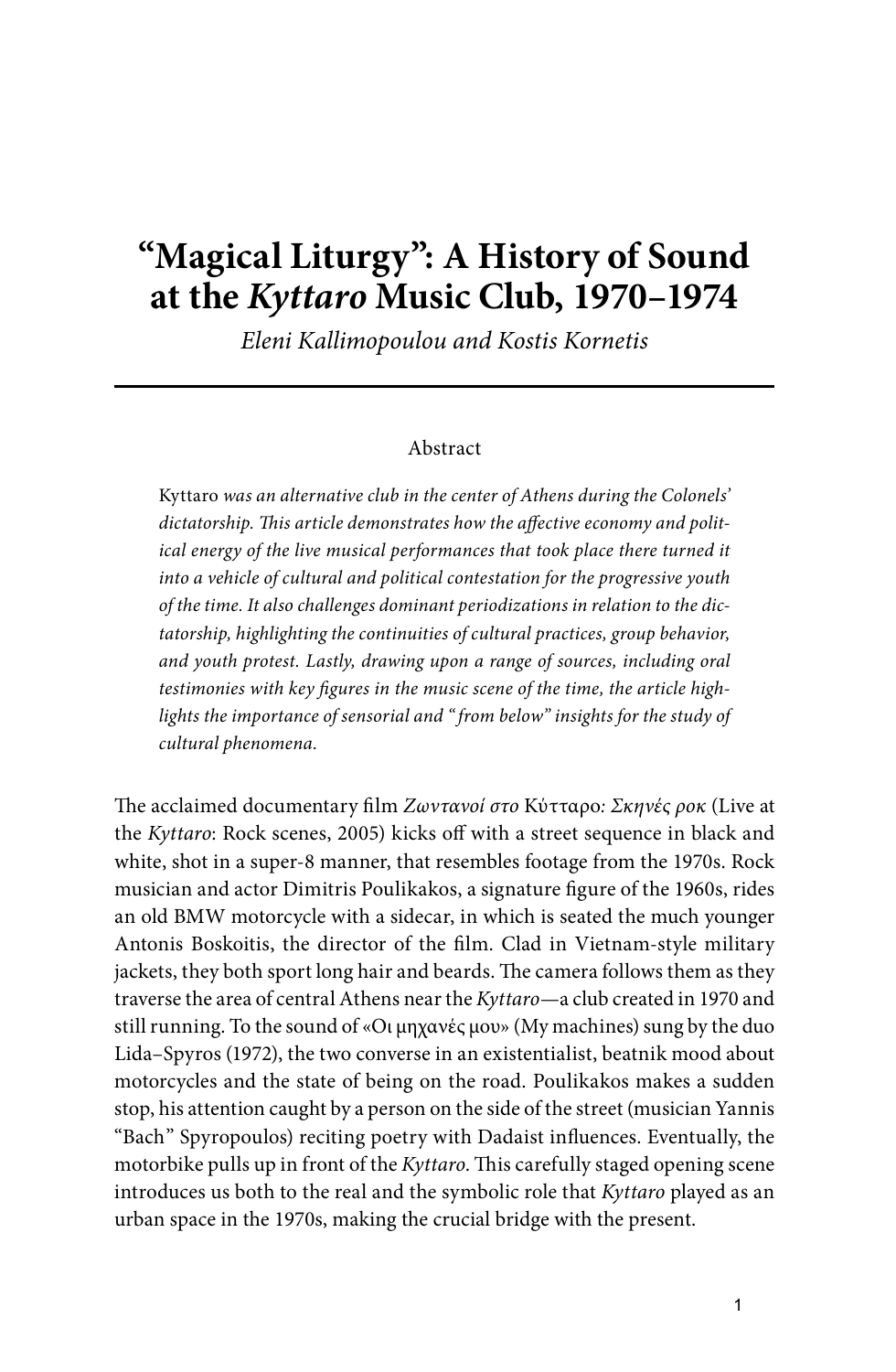Chronologically closer to the original *Kyttaro* sessions of the early 1970s and its habitus is *Χαίρω πολύ, Σαββόπουλος* (Savvopoulos: Pleased to meet you), a documentary film and early tribute to Dionysis Savvopoulos, the Greek *poète-chansonnier* of the 1960s *par excellence*, directed by Lakis Papastathis (1976). The fi lm offers another instance of inhabiting urban space: in a key sequence, Savvopoulos walks in the center of Athens, off Omonoia square. He is bearded, with sunglasses and a long dark coat, guitar in hand. Passers-by look at him, almost apprehensively; he seems displaced, his presence haunting. He sings his «H Δημοσθένους λέξις» (Demosthenes' word), a directly autobiographical and openly political song sung in first person, contemplating the feeling of total alienation that awaits a dissident's exit from prison:

Κι αν βγω απ' αυτή τη φυλακή κανείς δε θα με περιμένει οι δρόμοι θά 'ναι αδειανοί κι η πολιτεία μου πιο ξένη τα καφενεία όλα κλειστά κι οι φίλοι μου ξενιτεμένοι αέρας θα με παρασέρνει κι αν βγω απ' αυτή τη φυλακή

[When I'm out of this prison nobody will be waiting for me streets will be deserted and my city all the more alien All the cafés will be closed and my friends in foreign lands the wind will blow me away when I'm out of this prison]

All this takes place within an urban space that had undergone a deep transformation. According to Gail Holst-Warhaft, in Savvopoulos's eyes, "Greece had become a 'hovel,' its roof leaked, the streets of Athens were full of pimps, informers, depressed youth. Savvopoulos [i]s the city's avant-garde muse" (Holst-Warhaft 2007). Savvopoulos evokes Walter Benjamin's *flâneur*: wandering troubadour, metropolitan-walker, at the margins, his allegorical gaze falling upon the city of the alienated man (Benjamin 1969). His figure is at once disquieting and grotesque—in fact, purposefully so. At a certain point of the film, Savvopoulos encounters his own caricatured self, somebody wearing a gigantic paper mask, a replica of his own face. As the two cross paths, Savvopoulos turns and grins at the camera (Figure 1).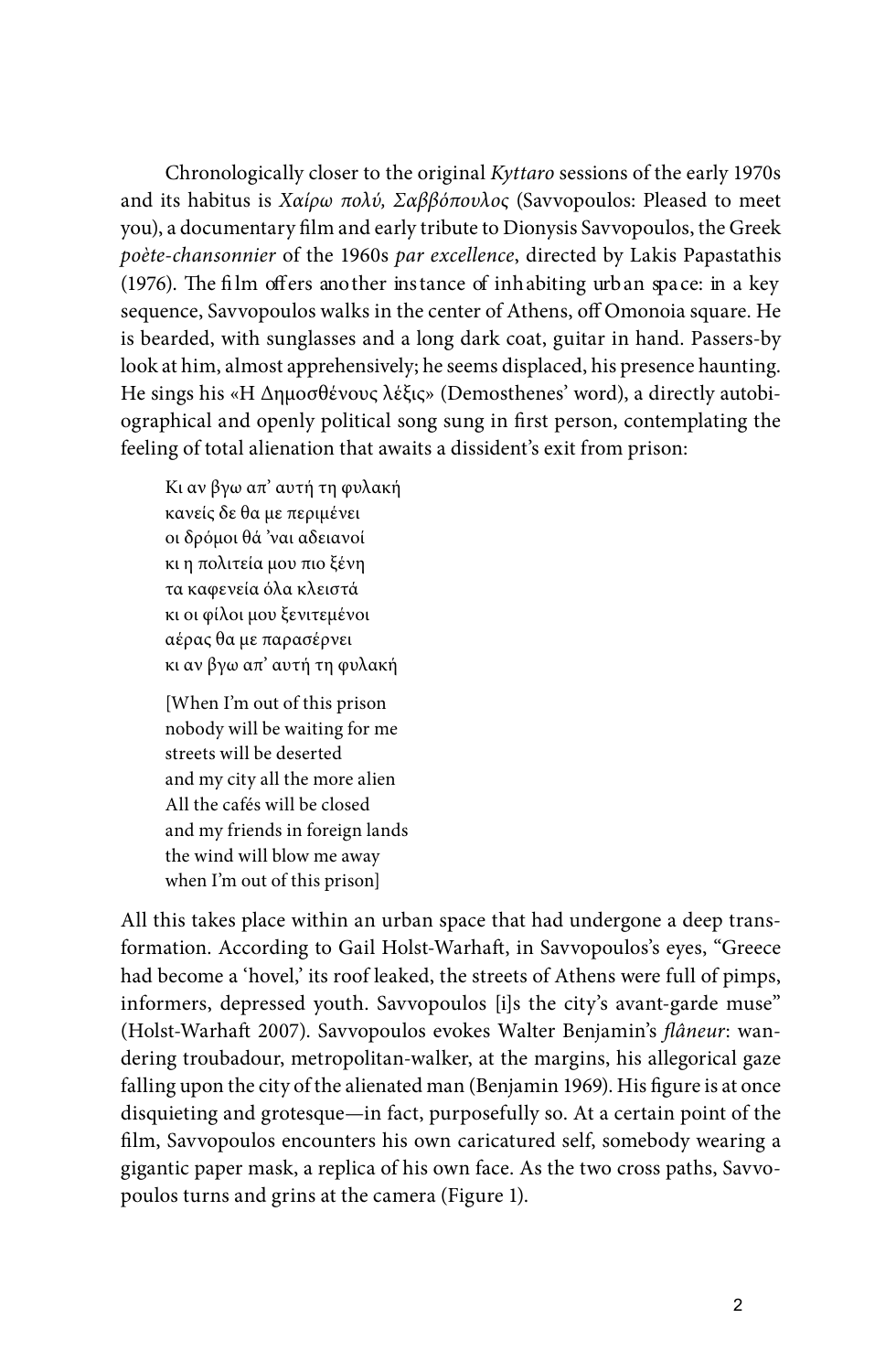

Figure 1 Dionysis Savvopoulos in Lakis Papastathis's 1976 tribute film on his career. Portrayed as a wandering troubadour, a metropolitan-walker, but also a Dylan-esque figure with a split, caricatured self, Savvopoulos represents the early habitus of the entire *Kyttaro* club. *Source*: Courtesy of Lakis Papastathis.

Besides the central role of both Poulikakos and Savvopoulos in the discussion that follows, the two scenes described above share a common theme: the inhabiting of the fragmented public space and the radical transformations in the musical topographies of youth during the years of the Colonels' dictatorship (1967–1974).

The present article focuses on a legendary moment of the music reception of youth under the authoritarianism of the dictatorship: the sessions at *Kyttaro*, performed in the period 1971–1974. These were events of extraordinary countercultural energy in the very middle of the regime's reign, constituting a response to the growing demand of young audiences for alternative music. Socrates' guitarist Yannis Spathas describes the shows as containing "the spirit of protest" and remembers the exhilaration of the young people present (*Ζωντανοί στο* Κύτταρο*—Η ποπ μουσική στην Αθήνα* [Live at the *Kyttaro*—Pop music in Athens [1971] 1996, sleeve). The music performed there was a fusion of progressive, folklorist, and acutely political elements. Dynamic representatives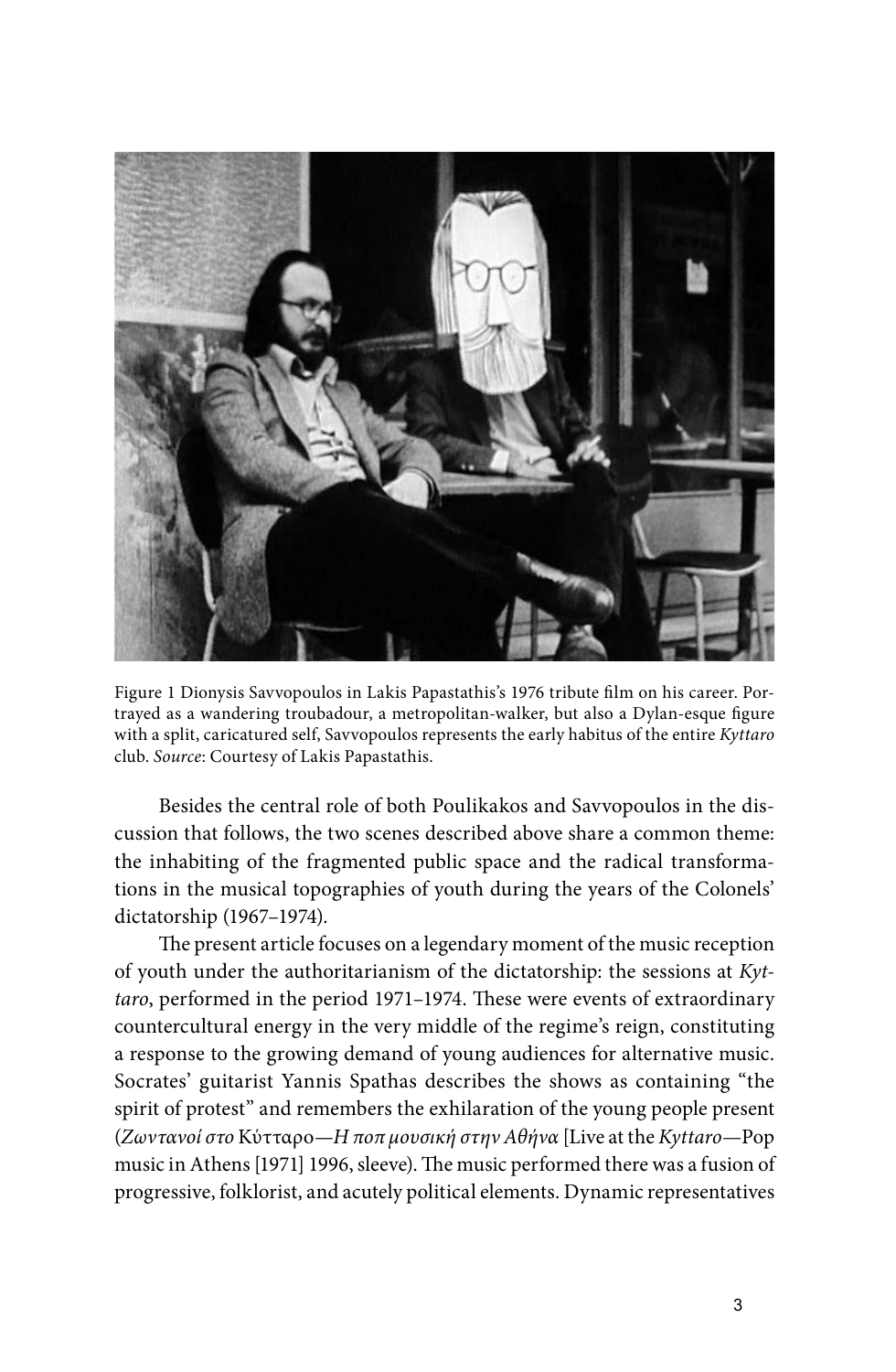of the emerging rock scenes—such as Exadaktylos, Damon and Feidias, and Socrates—performed alongside Dionysis Savvopoulos. Greek folk tunes were mixed with psychedelia and plenty of references to the international pop scene, especially the emblematic Woodstock festival, with its merging of the political with the countercultural.<sup>1</sup>

Through a detailed description of the musical sessions that took place at *Kyttaro*, this article explores the intersections between the musical politics of urban youth and the sensuous experience of live performance. Our approach builds upon recent critical work that foregrounds the sensorial and affective power of cultural performance. Popular culture theorist George Lipsitz draws attention to the oppositional potential of culture (2001, 17) suggesting that popular music in particular has the "ability to conflate music and lived experience, to make both the past and present zones of choice that serve distinct social and political interests" (2001, 104). The fact that music represents "a remarkable meeting point of intimate and social realms," in the words of media and culture researcher David Hesmondhalgh (2014, 2), may in fact account for its heightened ability to articulate alternative as well as dominant social relations. In this vein, Lawrence Grossberg, a pioneer in the study of affect and politics in popular music, describes popular culture as "an important site of people's passion" (1992, 78), as something that is "always more than ideological," providing "sites of relaxation, privacy, pleasure, enjoyment, feeling good, fun, passion and emotion" (1992, 79). This suggests that any ideological work at play is first and foremost inscribed on the body.

In parallel, our analysis draws on the recent theoretical discussion on the senses, which argues for their interconnectivity and for integrated approaches of multisensoriality. In his important examination of archaeology and the senses, Yannis Hamilakis renounces the Western sensorium, with its five clearly delimited and regimented senses, as being largely a construct of modernity. Instead, he argues for the infinity of sensorial modalities that are multiple and heterogeneous, since they link different senses in countless combinations, depending on the varied contexts in which the sensorial experience occurs (Hamilakis 2013, 113–114). We argue that during the period in question *Kyttaro* constituted a distinct sensorial field activated by a multiplicity of sensorial flows: the combined experiences of hearing and seeing, the "hear-by-feeling" sensation generated by very low sounds (Friedner and Helmreich 2012),<sup>2</sup> the kinaesthetic experience of moving in close proximity to other bodies, and—in the case of many members of the bands and audience—intoxication.

In this article, we approach the world of *Kyttaro* as a distinct multisensorial modality and ask how it affected (rather than what it represented for) the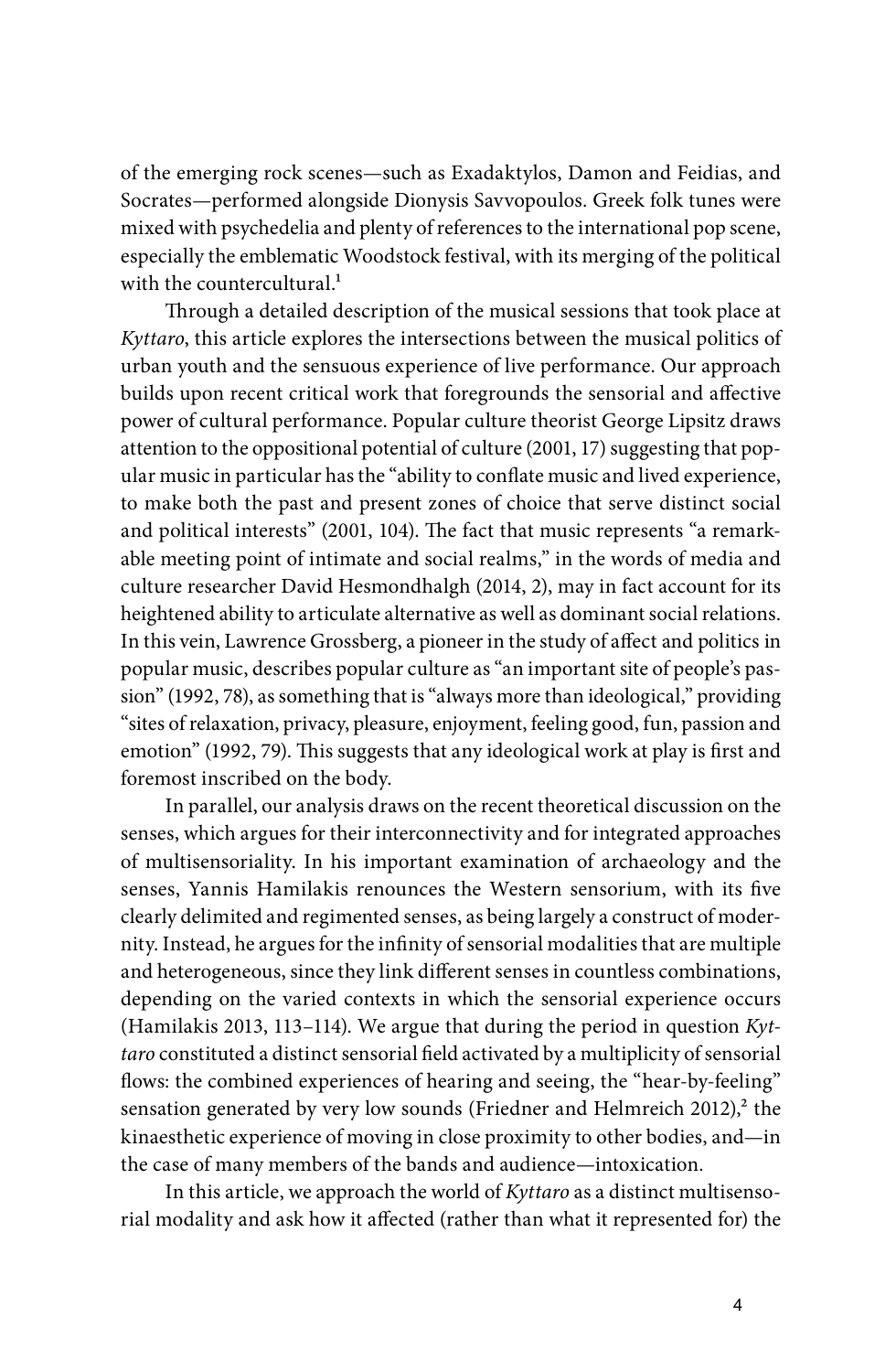audience and the musicians alike. In contextualizing the history of sound and auditory culture of *Kyttaro*, we address the following two questions. In what ways did music offer a field for voicing protest against the junta and negotiating alternative cultural and political identities? And how were performances at *Kyttaro* constituted as a multisensorial and affective experience? Our study aims to foreground *Kyttaro* as a space of social interaction and identification, one that offered opportunities to *habitués* to refashion themselves and identify with others (Malbon 1998, 278).

Our discussion is based on the analysis of audio and audiovisual material—notably, the live audio recording *Live at the Kyttaro* and footage from the original *Kyttaro* performances. It is also founded on textual sources (memoires, press articles, and so on) and oral testimonies by protagonists (musicians as well as individuals involved in the filming and recording of these events). Through an emphasis on the discourse and recollections of participants, the article seeks to gain understandings "from below" (Thompson 1966; Z inn 1980), meaning from the bottom  $up$ <sup>3</sup>, and to make inroads in the study of the memory of sound and the senses during the Colonels' junta in Greece.

# *The politics of music during the junta*

The r egime o f t he C olonels p laced g reat e mphasis o n t he s urveillance a nd control of cultural production. The preemptive censorship which was imposed during the first years over the media, publishing, and visual and performing arts was lifted in 1969, a fact that greatly facilitated the rise of general radicalism in the early 1970s, paving the way for a more polyphonic expression of dissent, including the circulation of more overt political messages. Somewhat paradoxically, censorship—which persisted after 1970 despite the Colonels' "strategic tolerance" of a certain kind of public discontent (Van Steen 2015, 152)—conferred a latent political quality on artistic and cultural production during the junta. Books, songs, films, and theater plays, particularly those which complied the least with the officially sanctioned cultural forms and ideas, were potentially political, not least because of the *intention* of politically engaged spectators to read them politically and discover hidden meanings between the lines. Through innuendo, allusion, metaphor, cryptic language, and other strategies of subversion, these plays, books, and films conveyed political messages to the initiated, as has been demonstrated by a number of works on the cultural politics of the period (Van Dyck 1998, 21–28; Asimakoulas 2009, 32–34; Papanikolaou 2010, 180–182; Kornetis 2013, 158–162; Papadogiannis 2015, 41–45). Modern Greek theater specialist Gonda Van Steen has also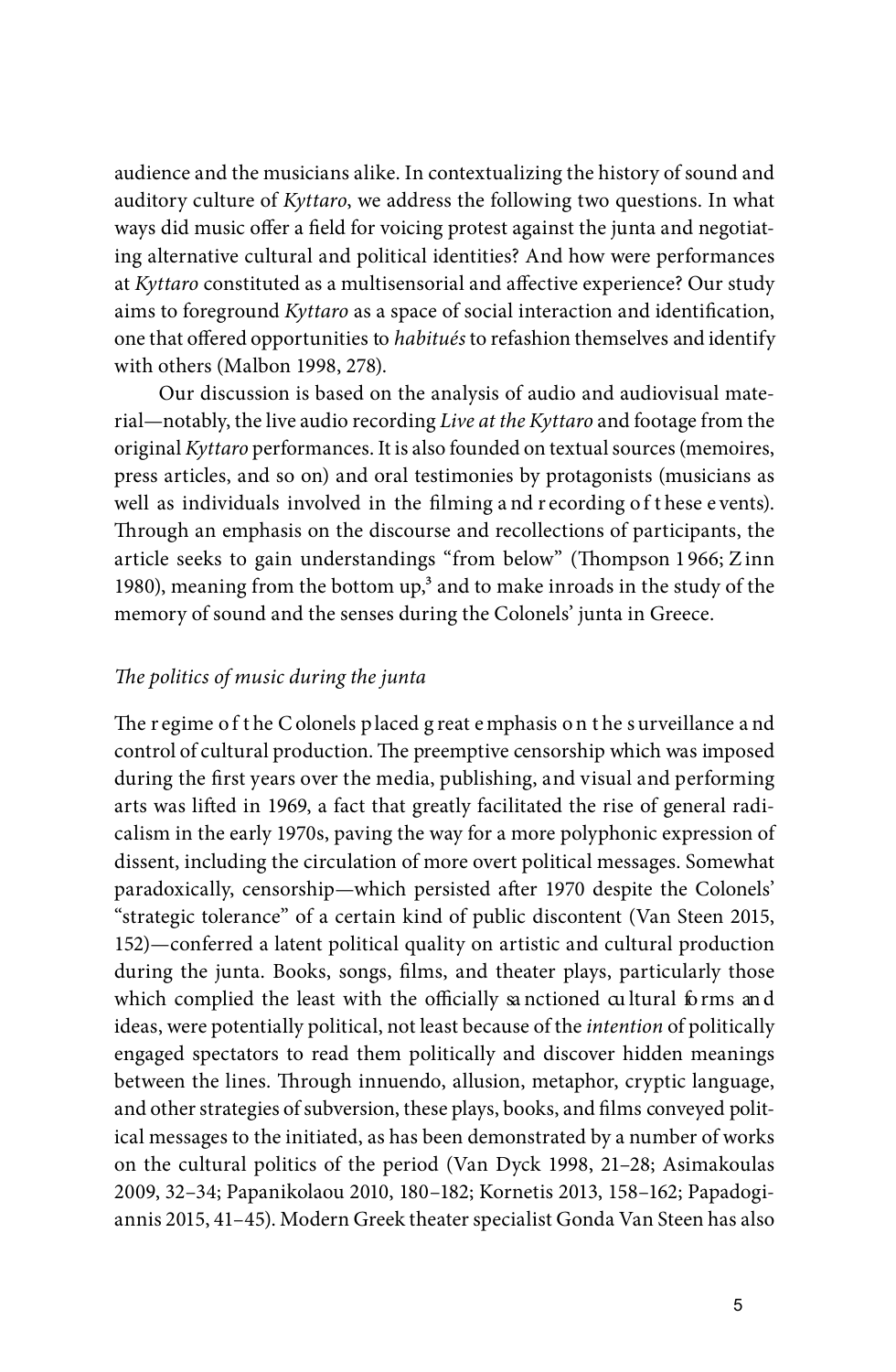convincingly demonstrated how these spheres interacted and communicated, with people like Nikos Xylouris, for instance, instantly evoking the singer's role in *Το μεγάλο μας τσίρκο* (Our grand circus), Iakovos Kampanellis and Stavros Xarchakos's signature political play of 1973, arguing that foreign dependency was Greece's eternal peril (Van Steen 2015, 189–226).

By the late 1960s, Anglo-American rock music was also taking root in Greece. Radio programs, youth music magazines, imported music records, and Rock 'n' roll movies had contributed to the formation of an increasingly distinctive local rock scene with a dedicated audience. At the time, rock music was one of two musical genres—the other being the home-grown Νέο Κύμα (*Neo Kyma*, New Wave)—distinctively associated with and marketed for the youth. The youngsters who identified with Rock 'n' roll were pejoratively called *γιεγιέδες* (*yeyedes*, henceforth rendered: sing. ye-ye, pl. ye-yes) and painted unfavorably by the press as delinquent, impudent youths who had gone astray. Filmic representations further enhanced this portrait with a buffoonish element—following perhaps the stereotypical depiction of a previous youth subculture with counterparts abroad, namely, the teddy-boys, as deviant. In reality, the older generation was alarmed by the gradual emergence of a younger one appearing to defy moral and societal norms, such as showing due respect to their family and elders. Around the world, rock was bringing about a revolution of the everyday, in terms of dress, social manners, and sexual *mores*. Popular music expert Andy Bennett notes how Rock 'n' roll helped forge "new cultural territories" that allowed young people to challenge their disempowered status in society and to articulate a form of everyday politics (2005, 123, 125). In the Greek context, given the influence traditionally exerted on the young by the family, the impact of this revolution was quite intense.<sup>4</sup> It is important to stress here that we refer to the urban context, and primarily Athens and Thessaloniki, and not the rural areas, in which ye-yes and later on hippies were still exotic figures.<sup>5</sup>

The Rolling Stones concert in April 1967, just days before the *coup d'etat*, at the Panathinaikos Stadium—a concert that was violently interrupted by the police when the band's manager threw to the audience some red roses, which the former interpreted as a left-wing signal—was a key event that served as a rite of initiation for many young people. Tassos Falireas, who later owned the emblematic record store Pop Eleven in Athens, appeared at the concert with Dimitris Poulikakos, a central figure in the Greek rock scene, who will be discussed later. His very vivid description captures the spirit of the time *vis-à-vis* the Otherness that rockers represented through their eccentric dress and raucous behavior:<sup>6</sup>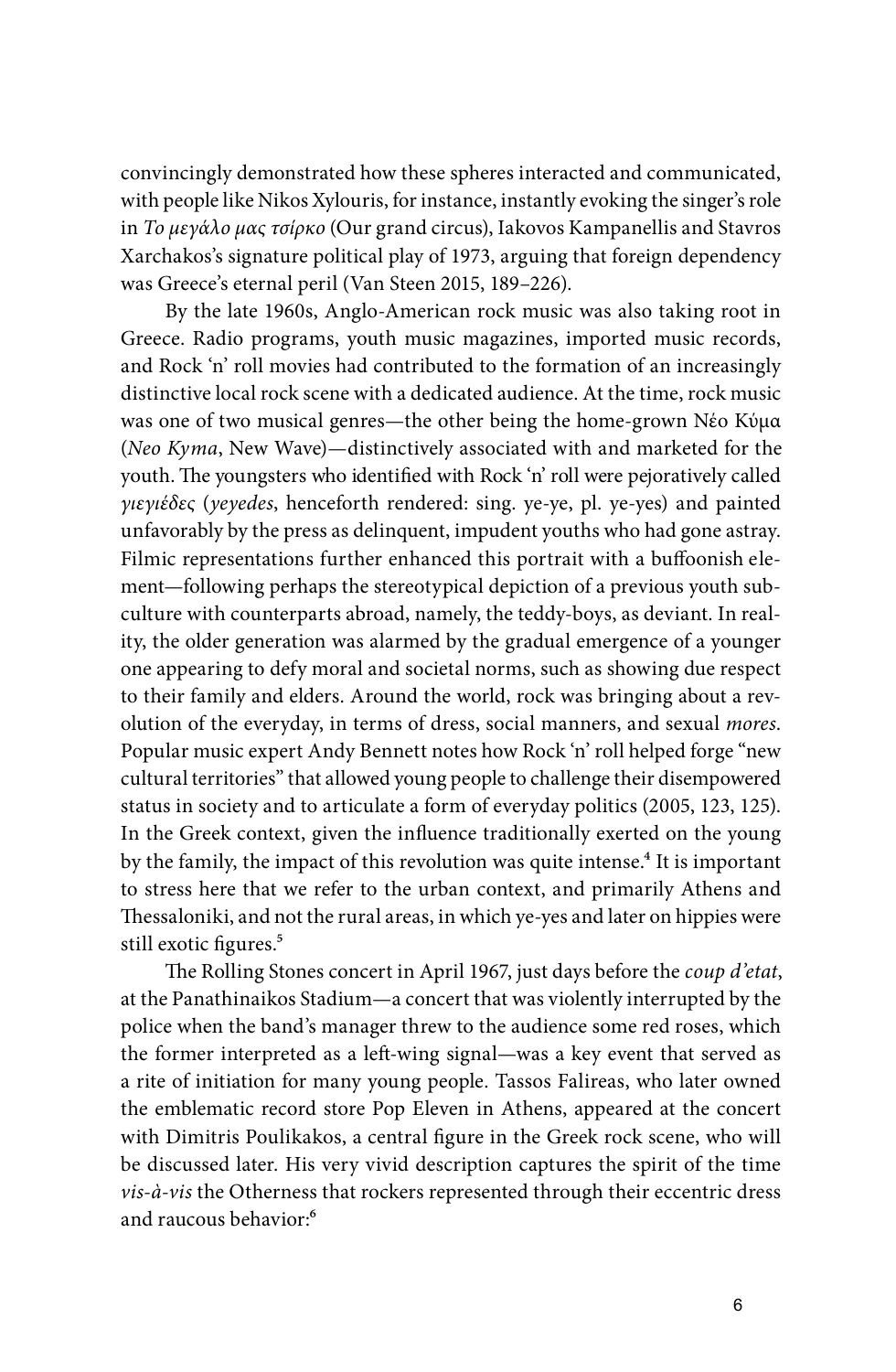Of course, I went to the concert of the Stones at Panathinaikos stadium. We went with Poulikakos. I wore a fur, and he wore weird things, and as we came out of the concert and we were a bit stoned, they started to call us names. And we carried stones in such cases, and we threw them at them, and they answered back. (Falireas 2011)

However, Rock 'n' roll also carried the seeds of political radicalization. Despite being largely represented as apolitical—especially by the Greek Left (Katsapis 2007, 298)—the ways of listening to and performing rock music were far from homogeneous, ranging from the apolitical to the politicized. Many fans were drawn to the dance craze of Rock 'n' roll, but to the few initiates who maintained channels of communication with developments abroad rock carried strong countercultural undertones related to the American antiwar and civil rights movements. Stelios Elliniadis—a later day music producer and publisher with a pivotal role in Greek musical developments and whose involvement with the student movement followed his initiation into rock—is a case in point:

We got politicized through rock. No doubt about it. . . . We watched how the movements evolved, etc.; we knew, we knew what time the Black Panthers would wake up, for instance, we knew everything, we had found the channels of information, which was rare. How could one be up to date? And the magazines, too. . . . When I discovered [the music journal] *Rolling Stone* at Syntagma Square, only a couple of kiosks brought foreign press, not all of them. (Elliniadis 2013, interview)

Elliniadis adds that it was the «συντηρητισμός» (conservatism) of Greek society that was the target of Rock 'n' roll:

There was a conservatism throughout Greek society that would hold you back. We fought, not so much against the junta with rock, but against the conservatism of society, that was the distinctive feature, that was the political component. . . . Like Turks (today) rebel because kissing in public is forbidden. Ok, it is not only this, but I say that this is what repressed us, that you couldn't grow your hair long, that you would walk in the street and someone from inside a car would shout "Faggot" [«Σύυυυκα»] at you.7 (Elliniadis 2013, interview)

While Elliniadis's account emphasizes social controls on youth appearance and public behavior, to some extent rock music was also associated with freer habits regarding sexuality and everyday conduct. Hippies and people associated with the entire antiwar movement of the late 1960s in the US became frequent *habitués* of the Greek islands, especially at Matala in Crete at about the same time that the Greek dictatorship reasserted a puritanical way of life (Nikolakakis in this issue). Nudism, sexual promiscuity, and experimentation with drugs were part and parcel of a habitus that shocked locals and fired the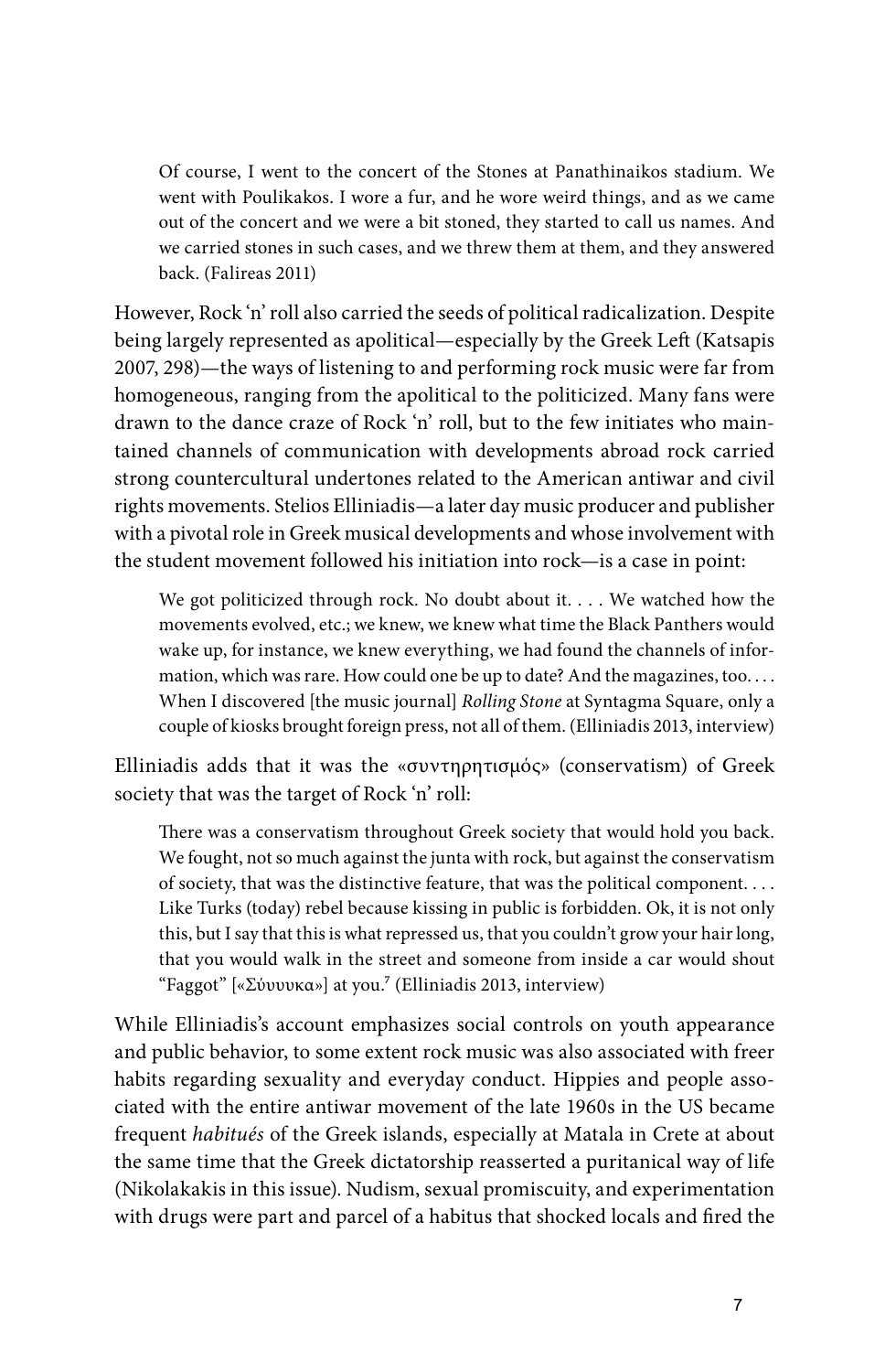imagination of young rockers such as Elliniadis—who were, nevertheless, too shy to pursue them openly:

Έχεις Χούντα και έρχονται εδώ και δημιουργούνται κοιτίδες ελευθερίας ξέρω 'γω, έτσι; Που ήτανε πολύ προχωρήμενα για μας, έτσι; Δηλαδή εμείς στα Μάταλα ντρεπόμασταν να βγάλουμε το μαγιό μας, κατάλαβες; . . . Ενώ ήταν όλοι εκεί πέρα, είδαμε όλο το χιπαριό έτσι και κυκλοφορούσε, εμείς ντρεπόμασταν, και όταν το βγάζαμε ξαπλώναμε στην άμμο. (Elliniadis 2013, interview)

[The junta was here, and there were some pockets of freedom, you know. Which were too far out for us. I mean that we in Matala were too shy to take off our swimming trunks, see? . . . While we were all there, we saw all them naked hippies strolling around, and we were shy, and when we took off our pants, we would lie down on the sand.]

At any rate, hippy-style attires, hairdos, and beards—what Elliniadis calls with one word «χιπαριό» —soon became a standard attribute of young people who were fascinated with this air of freedom coming from abroad. As historian Nikos Papadogiannis mentions, "dressing normally was portrayed as out of tune with the 'spirit of our times.'" (*Tachydromos* 1969; cited in Papadogiannis 2010)

# *Changing musical topographies in the city of Athens*

It is noteworthy that Athens was segregated along musical but also class and political lines. The regime itself sanctioned a specific form of entertainment, not least through the official institution called the Song Olympiad. According to music expert Anna Papaeti, "organized under the aegis of the Ministry of the Presidency, the International Song Olympiad was the most prestigious and politicized festival in Greece during the dictatorship. It was a popular extravaganza, with a classical title to claim continuity with ancient Greek culture and reap the associated kudos" (Papaeti, forthcoming). Parallel to this, moreover, venues such as dances, parties, and ye-ye-style concerts took place, being tolerated, condoned, or even promoted by the authorities (Papadogiannis 2015, 103). As Dimitris Papanikolaou notes, "the dictators promoted every form of 'low entertainment' as a component of their own nationalistic motto, 'Greece of Orthodox Greeks'" (2007, 94). Urban spaces on the outskirts of the city, especially near the sea, such as Asteras Vouliagmenis, became famous for sponsoring precisely these activities. Moreover, Nikos Mastorakis, the most active music producer of that time, was on very good terms with the regime, had his own television music show, and therefore channeled young people to such venues.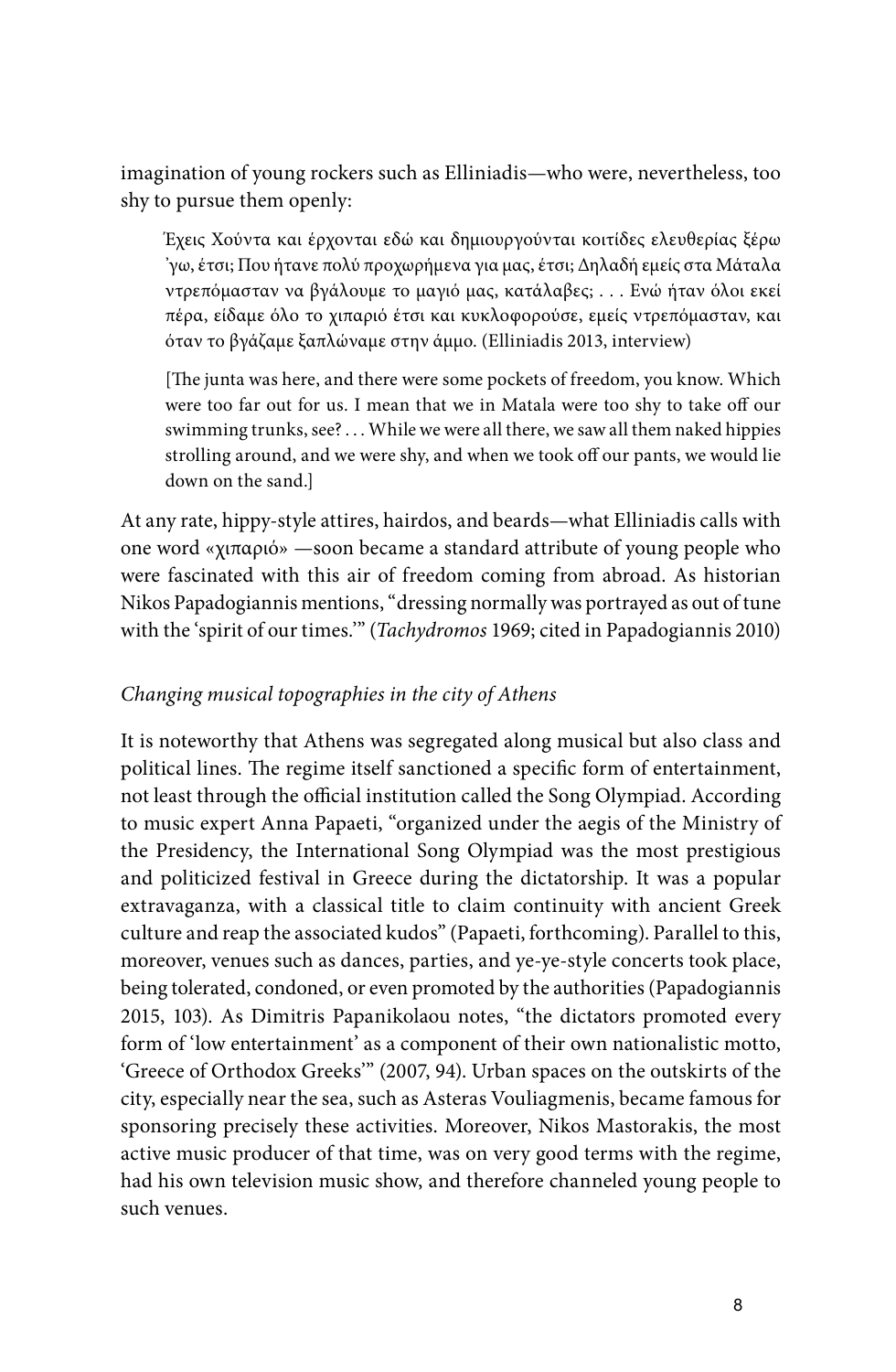At the same time, however, the topography of the city included more alternative or progressive music itineraries. Throughout the 1960s, the so-called *boîtes* of the Plaka, a traditional neighborhood underneath the Acropolis, had hosted the exponents of *Neo Kyma*, a musical genre that was based on lyrical ballads of high quality and personal expression and characterized by the young age of its artists, which acted as a counterweight to the previous generation, especially the έντεχνο (*entechno*, art song) music of Mikis Theodorakis and Manos Hadjidakis (Kornetis, forthcoming). The *habitués* of the *boîtes* were mainly students of left-wing leanings associated with the Δημοκρατική Νεολαία Λαμπράκη (Democratic Youth Movement of Lambrakis), and although Neo Kyma was not explicitly political, some key exponents wrote songs of political criticism. Savvopoulos was among the most illustrious and political of them. The song "Vietnam ye-ye"—contained in his *To φορτηγό* (The truck; Savvopoulos 1966), an exemplary LP for Neo Kyma in terms of its bare orchestration, Savvopoulos's acoustic guitar, and his singing—is the only song of the period with direct references to the American involvement in the Vietnam War and its devastating consequences (Papanikolaou 2007, 121–122; Kornetis 2013, 19). Savvopoulos, among other artists, most notably left-wing composer Mikis Theodorakis, was targeted by the censors already before the junta and in 1967 was imprisoned for a short period; in fact, he wrote «Η Δημοσθένους λέξις» (Demosthenes' word) while in prison. Theodorakis's music in turn was banned in Greece after the junta came to power, a situation that continued even after the regime lifted censorship of theater and literature. Accordingly, the buying, selling, transmission, reproduction, or lending of Theodorakis's music became a court-martial offense. Soon not only his music but his entire *Gestalt* turned political, rendering him a powerful icon of resistance, a status reinforced by his legendary escape from arrest for many months after the coup. Many commentators have seen Theodorakis as the embodiment of the spirit of liberty in the 1960s, as well as the *engagé* artist *par excellence* (Holst 1979, 132; Papanikolaou 2007, 93; Kornetis 2013, 191).

The seven-year period of the dictatorship saw the demise of Neo Kyma through the imposition of censorship and the gradual closing down of the *boîtes* but also the passage of several artists to either a more popular or a more political musical tendency. In 1969, Savvopoulos moved from the Plaka to *Rodeo*, a basement club that was decorated like a saloon, and subsequently to *Kyttaro*, both located in a different area of central Athens, on Acharnon Street, close to Victoria Square and the Athens Polytechnic (The National Technical University of Athens). A main reason for his relocation was that he could no longer perform in the Plaka. His relocation signaled and to some extent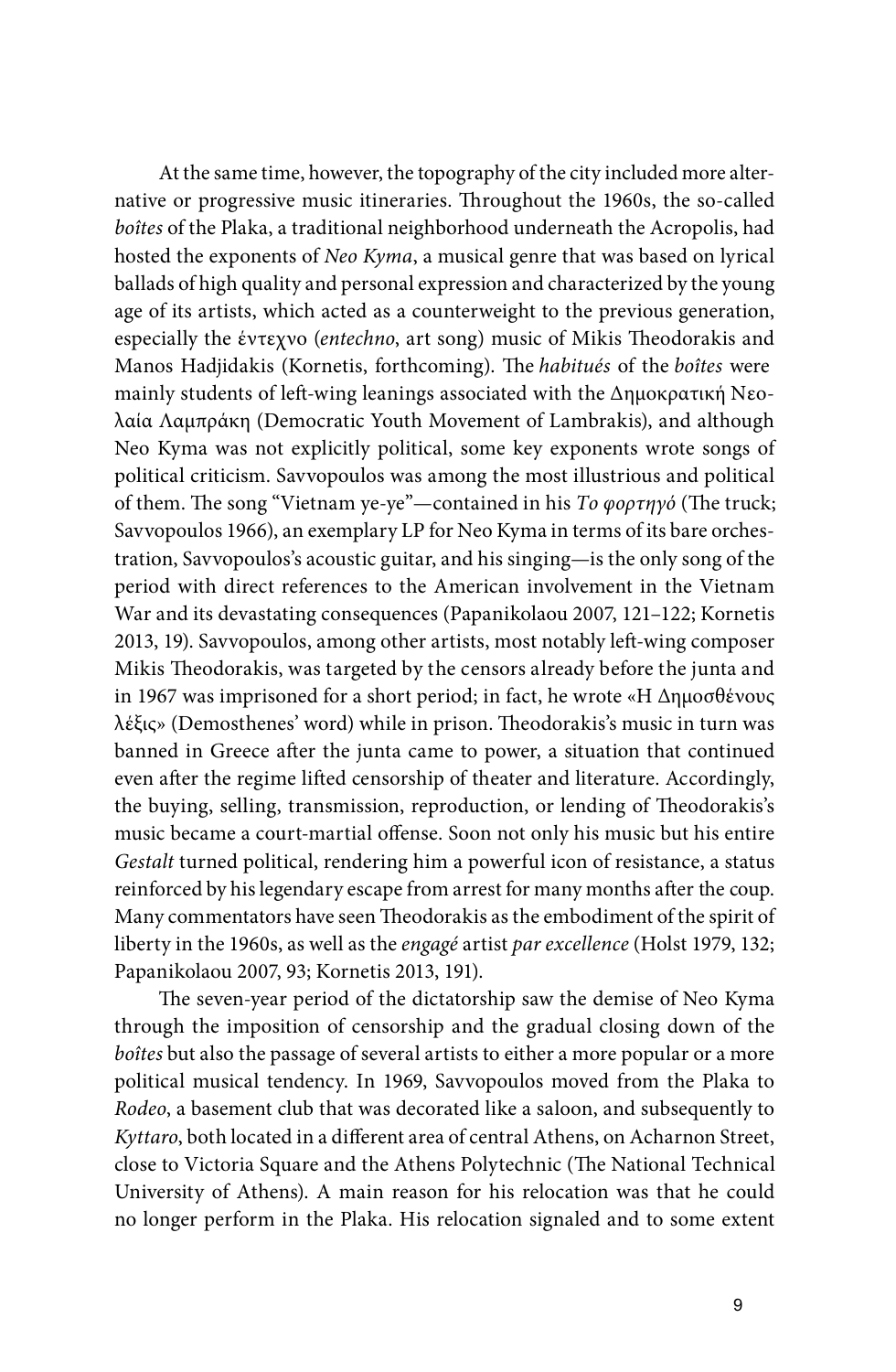fostered the formation of an alternative countercultural nucleus in central Athens. The new sonic practices that were inscribed in the neighborhood of *Rodeo* but especially *Kyttaro* enabled an unusual encounter and synthesis of up until then distinct musical genres and youth groups.

Unlike the tight squeeze of the tiny, smoky *boîtes* of the Plaka, *Kyttaro*  (Cell) was a large hall that resembled a small theatre, with a capacity of around 500 people. Its name was apparently chosen by Savvopoulos himself as a reference to the "new cell" in the music scene,<sup>8</sup> but also as a reference to the psychedelic hippy clubs abroad and their light shows. It had some tables with chairs, as well as a gallery and dressing rooms below. It was located in a middle class neighborhood and therefore had little of the underground character of some of the early *boîtes*. The people frequenting the club were a mixed group composed predominantly of teenagers and young adults in their twenties, but also music lovers in their thirties and forties. Also attending, especially Savvopoulos's performance, were literati and artists of progressive circles, such as the troupe of the most avant-garde of all theatre groups of the time, the very political theater collective Ελεύθερο Θέατρο (Free Theater), as indicated by Yorgos Kotanidis, one of its leading actors and a prominent member of the Maoist organization Επαναστατικό Κομμουνιστικό Κίνημα Ελλάδας (EKKE, Revolutionary Communist Movement of Greece) (Van Steen 2015, 272–291; see also Kotanidis 2011, 265). Other regular *habitués* were musician and composer Manos Hadjidakis, poets Nikos Gatsos and Yannis Ritsos, university professors, and other artists and intellectuals. Despite its size, the club was habitually packed with people who came to listen attentively rather than dance—a fact that differentiated it from spaces that were mostly designated for the so-called ye-ye crowd, which the persecuted left of the time considered to be a mostly apolitical subculture that mimicked the youth in France and Great Britain*.*

The musical events at *Kyttaro* were an eclectic mix. Dynamic representatives of the emerging rock scenes performed alongside Savvopoulos, whose relocation to *Rodeo* and *Kyttaro* occurred at the same time as his purported conversion to rock and his collaboration with rock band Bourboulia—a band with a carnivalesque reference evoking a Bakhtenian subversion of power. Socrates was a hard rock band unique by Greek standards of the time. Apart from original songs, they also covered the songs of Jimi Hendrix, Led Zeppelin, the Rolling Stones, and others, creating a distinctive sound that distinguished them from other Greek rock acts of that period. The songs of rock band Exadaktylos (six-toed) with Dimitris Poulikakos were mainly in Greek and were characterized by an intense surrealism in content and theatricality in performance (Figure 2). Poulikakos, who was also an actor, had been part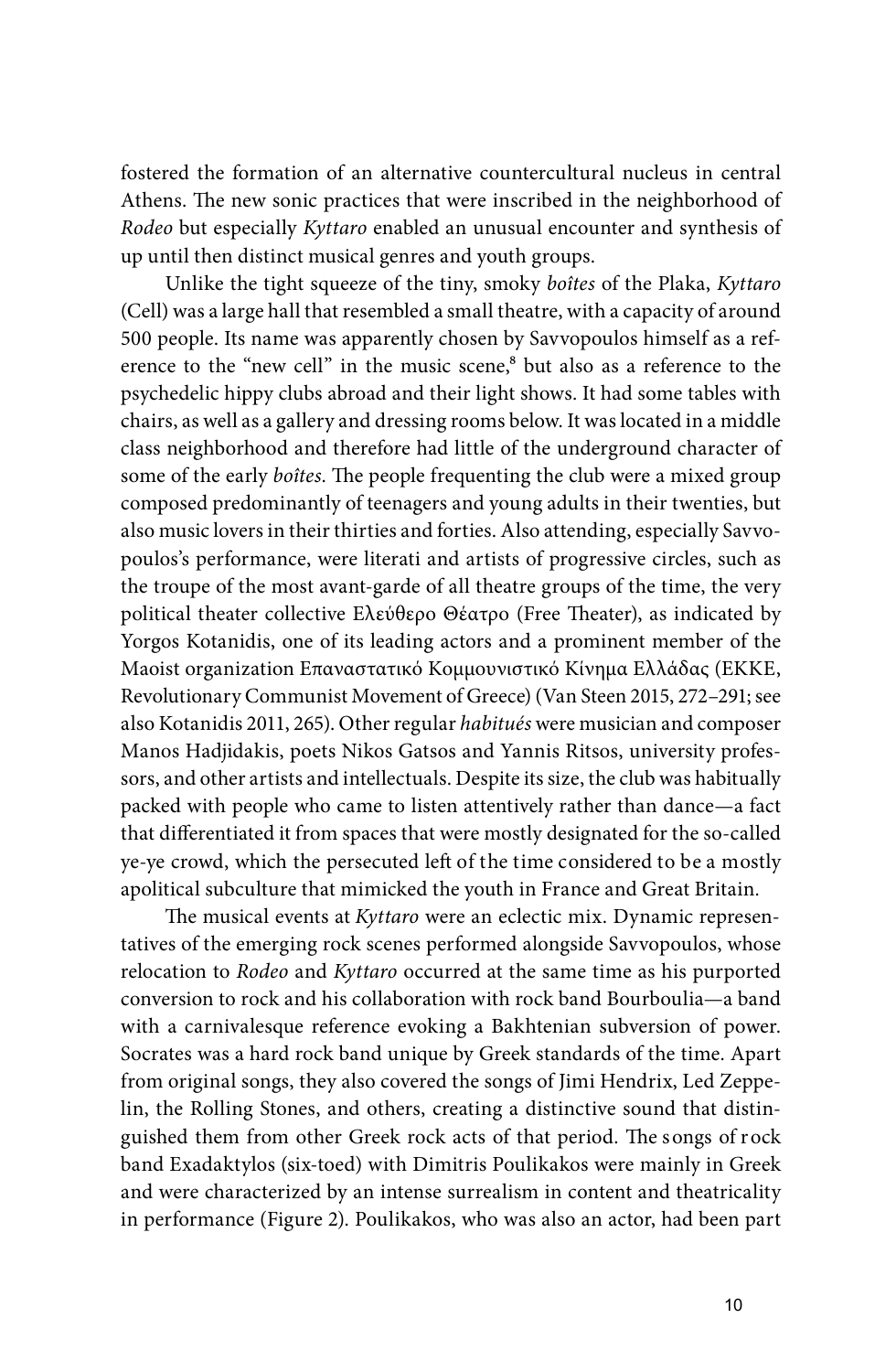

Figure 2 Promotional poster for Exadaktylos in 1972, designed by the well-known left-wing artist Mentis Bostantzoglou (Bost). *Source*: Courtesy of Kostas Vostantzoglou

of the publishing team of *Pali* (1963–1967), an avant-garde literary magazine inspired by surrealism and the culture of the beat generation.<sup>9</sup> The duo Damon and Feidias by Pavlos Sidiropoulos and Pantelis Deligiannidis sang original rock ballads in Greek that contained significant social criticism; its bare orchestration (vocals, acoustic guitar, percussion) was akin to Neo Kyma. Here it has to be noted that most of the above musicians experimented with drugs at the time—an element akin to the international Rock 'n' roll scene of the time (Papanikolaou 2007, 133; Falireas 2011, 315–320).

# *Within the affective Cell*

The LP *Live at the* Kyttaro*—Pop music in Athens* ([1971] 1996) is a rare example of a live recording at a club in the early 1970s. It features the aforementioned bands and gives a sense of the warmth of the audience reception. The sheer loudness of the electric sound is astounding: all the bands featured (except Damon and Feidias) employ the rock staples of bass, drums, and electric guitars, accompanied in some cases by winds and/or a synthesizer. The live atmosphere is reinforced by the cheers, applause, and whistling of the crowd, which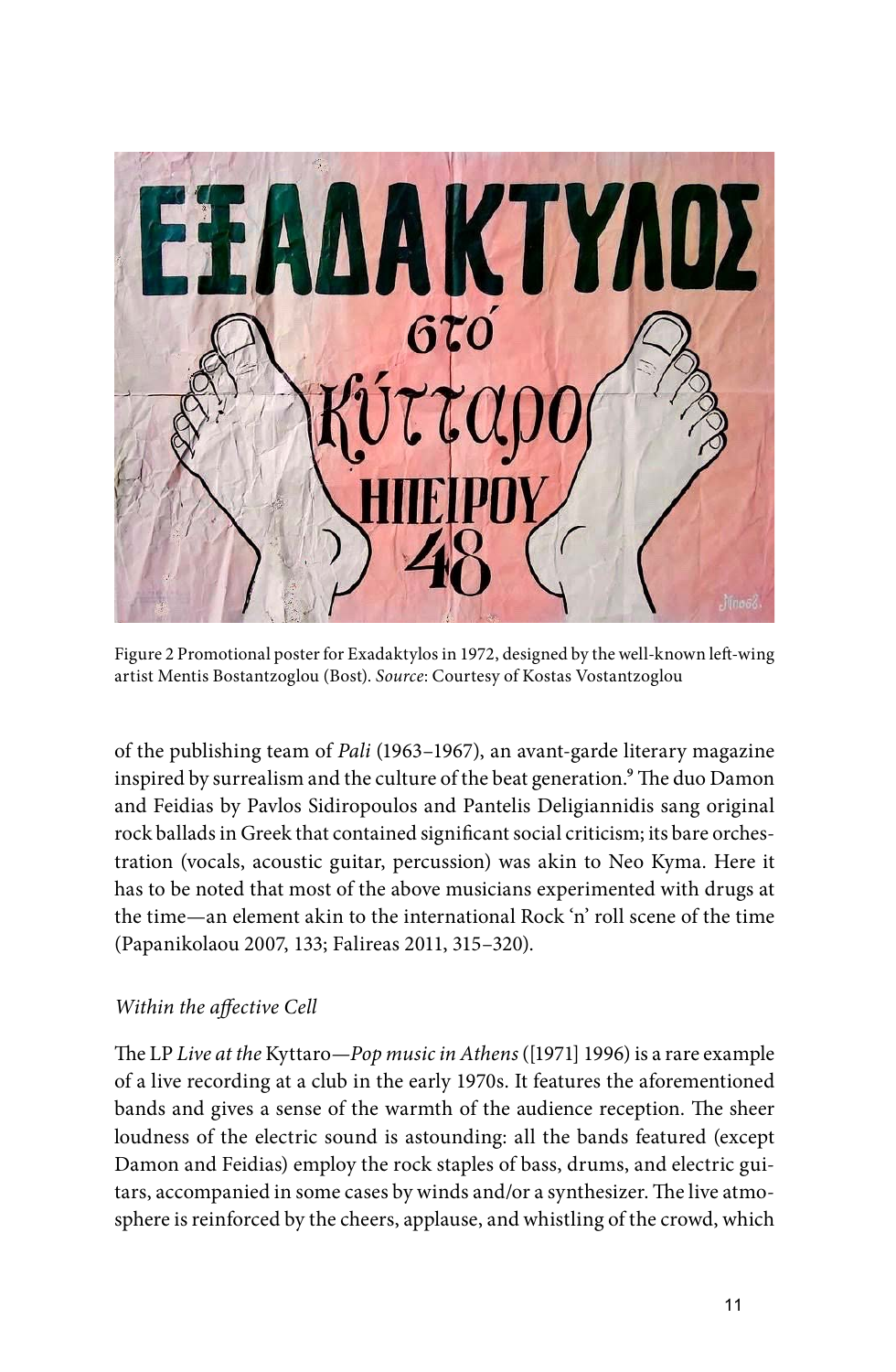are heard not only at the beginning and end but also at key points of each song—after solos, for instance. The live recordings offer just a son ic record of the *Kyttaro* sessions that fails to render the sensorial experience in all its fullness. Despite this, an overall sense of intimacy is clearly detectable: the crowd responds to the bands' cues, animating them and eliciting an affective performance.

In his analysis of popular formations, Lawrence Grossberg introduces the notion of affect in order to explain why popular culture matters. Affect, according to Grossberg, "defines a structure and economy of belonging" (1992, 84). This description resonates with more recent analyses of popular music and trance that highlight notions of belonging and community building. In his ethnographic study of clubbing, for example, geography researcher Ben Malbon focuses on the clubbing experience as "a form of togetherness in which a central sensation is one of in-betweenness" (1999, 73–74).<sup>10</sup> Through movement, physical proximity, and touching, as well as a positive identification with the others and the music, clubbers "can slip between consciousness of self and consciousness of being part of something much larger" (1999, 73–74). In a similar vein, Hesmondhalgh assesses music's ability to enhance feelings of shared experience, attachment, and solidarity in the context of public sociable events (2014, 87). The special connection between music bands and their audience at *Kyttaro*, perceptible in the live album, is further corroborated by a young *habitué* at *Kyttaro*. Present-day television producer Tasos Aronitis grew up in the neighborhood of *Rodeo* and *Kyttaro* and as a student at the nearby Second Boys High School frequented the club, as well as the matinees that the rock bands of *Kyttaro* gave in central cinemas for an audience composed predominantly of teenagers. He spoke of the remarkable energy of the audience and likened the auditory experience to a πανηγύρι (feast) (Aronitis 2013, interview). He also explained that those sounds were fresh and novel, and the only way for young people to listen to them was in live performance. He added:

Και βέβαια αυτό που σφραγίζει το Κύτταρο στην περίπτωση είναι ο ενθουσιασμός. . . . Και υπήρχε αυτή η αμεσότητα μεταξύ των θαμώνων και των τραγουδιστών, των καλλιτεχνών. Πολύ δε περισσότερο γιατί τότε ήσουνα πάρα πολύ κοντά. Δηλαδή τον Σαββόπουλο τον ακουμπάγανε. Όταν τραγούδαγε . . . το Βιετνάμ Γιεγιέ, σε μια εποχή που πολλοί δεν ξέρανε στην Ελλάδα τι συνέβαινε στο Βιετνάμ, λόγω του ότι δεν μπορούσε να υπάρξει ενημέρωση . . . Όταν τραγουδάει λοιπόν το Βιετνάμ Γιεγιέ, σ' ένα σημείο στο δίσκο λέει «η βροχούλα» πολύ ειρωνικά. Στην παράσταση έλεγε «*τ' αεροπλάνα*/αν δεν καίγανε καλύβια». Η δυνατότητα λοιπόν του θαμώνα να είναι δίπλα στον τραγουδοποιό, δίπλα στον καλλιτέχνη τότε, επίσης ήταν μοναδική. (Aronitis 2013, interview)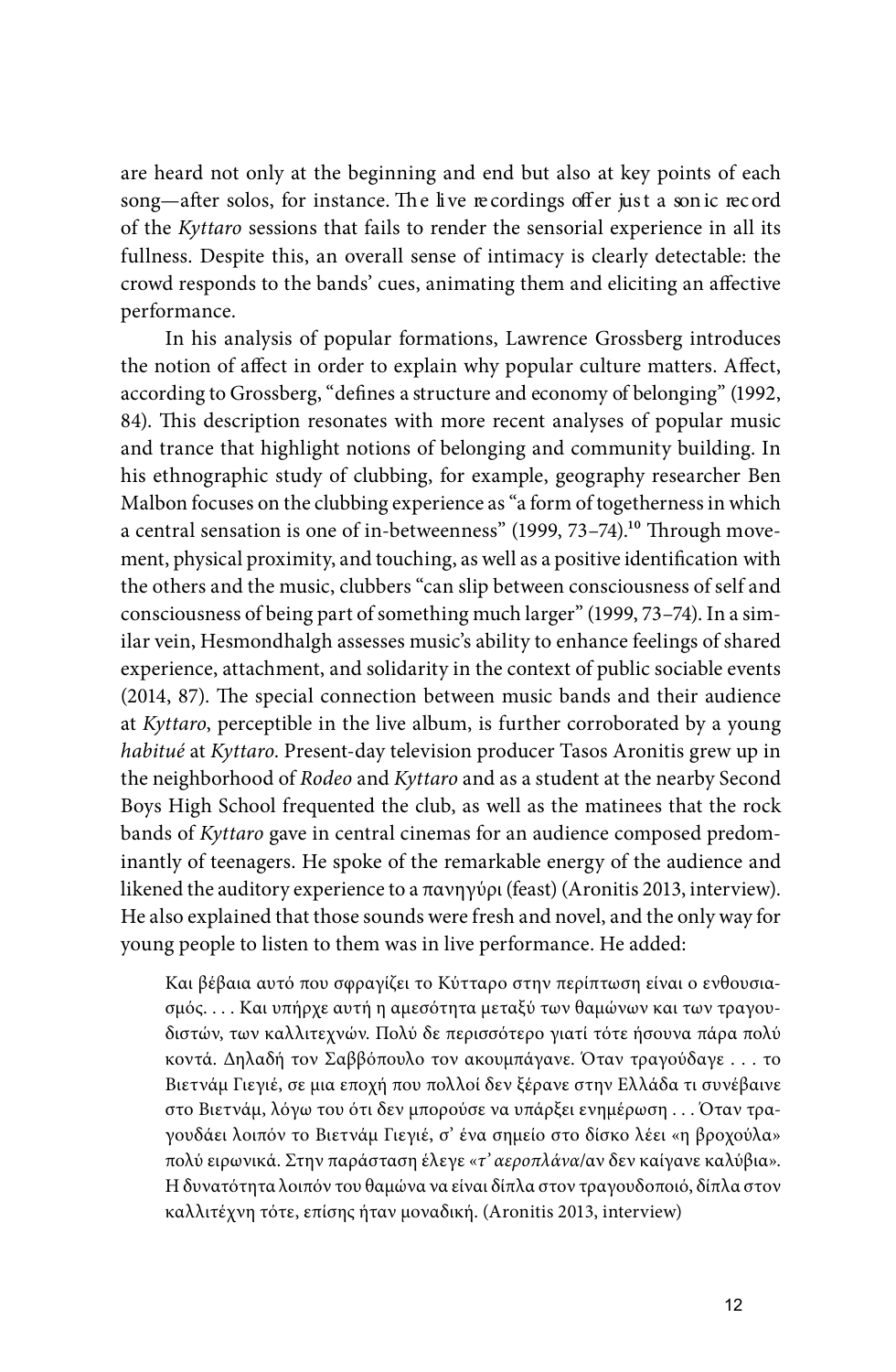[And, of course, what marks *Kyttaro* in this case is the enthusiasm. . . . There was this immediacy between the *habitués* and the singers, the artists. . . . All the more so because back then you were very close. I mean people could touch Savvopoulos. When he sang . . . "Vietnam Ye-ye," at a time when many Greeks didn't know what was going on in Vietnam, because there was no (access to) information . . . so when he sings "Vietnam Ye-ye," at one point in the LP he says "a drizzle" very pungently. In the show, he would say "if *the airplanes* / didn't burn the huts." So the ability of *habitués* to be next to the troubadour, the artist, back then was also unique.]

The performances at *Kyttaro* did not engage the senses of hearing and seeing alone or in isolation. They constituted a multisensorial field, which engaged bodies in affective and sensory encounters and merged sound, vision, movement, and touch into a single synaesthetic experience.<sup>11</sup> Savvopoulos's performance especially was a multimedia show that energized the full sensorium. In his Θίασος σκιών (*Thiasos skion*, Shadow theater company), short films by *auteur* Lakis Papastathis and shadow theater by Evgenios Spatharis intertwined with the band's acts. Street fighter Jimmy the Tiger—an almost Fellinian figure culled from *La Strada*—also took part; when he mounted the stage, people would jeer at him as would happen if the performance was taking place out in the street. At least for some people, his act provoked intense bodily reactions. Stella Gadedi, an avant-garde flautist who played with Savvopoulos at *Kyttaro*, recalled: «Όταν ήταν ο Τζίμης ο Τίγρης ήταν πάρα πολύ άγριο. Εγώ δεν μπορούσα να τ' αντέξω! . . . Άρχιζε ο Τζίμης ο Τίγρης, κι έσπαζε πέτρες στο κεφάλι του, ερχόταν ματωμένος κάτω, εγώ έκλαιγα» (When Jimmy the Tiger appeared it was extremely wild. I couldn't bear it! . . . Jimmy would start the show, and he would begin to smash stones on his head, and he would exit [the stage] bleeding. I used to cry; Gadedi 2013, interview) (Figure 3).

Both in Aronitis's case above and Gadedi's one here, we notice the importance of multisensoriality in terms of the reception of the show. Aronitis's discourse, on the one hand, focuses on the tactile elements inextricably connected to the experience of listening at the space of the *Kyttaro* ("you were very close. . . . People could touch Savvopoulos"), thus indicating a particular kind of connectivity and a powerful intimacy between performers and audience. Gadedi's memory of how the show acted upon her, on the other hand, stresses the visceral attributes that the show produced on her body ("I couldn't bear it. . . . I used to cry"). All this resonates well with Grossberg's suggestion that popular culture works "at the intersection of the body and emotions" (1992, 79). Popular culture "inscribes its effects directly upon the body," producing, for instance, tears, laughter, hair tingling, screams, and spine shivering. "These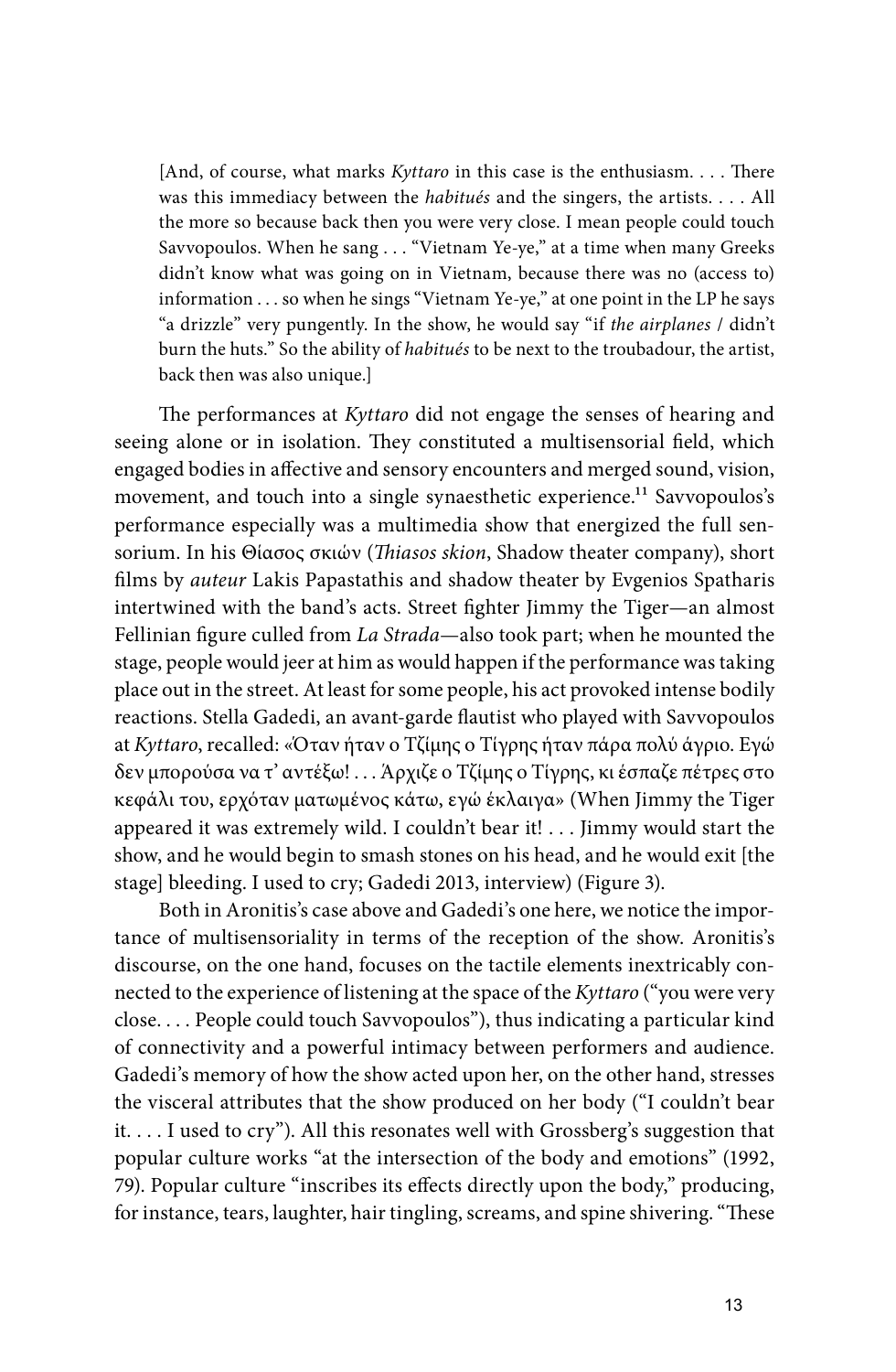

Figure 3 From Lakis Papastathis's tribute to Savvopoulos. One can discern Jimmy the Tiger's wrestling—an almost Fellinian image culled from *La Strada*—and a superimposed image of Savvopoulos and Gadedi performing right next to him. The images allude to the pastiche created by Savvopoulos's show in the club. *Source*: Courtesy of Lakis Papastathis.

visceral responses, which often seem beyond our conscious control, are the first mark of the work of popular culture: it is sentimental, emotional, moody, exciting, prurient, carnivalesque, etc." (Grossberg 1992, 79).

# *Synergies beyond folk, rock and* rebetiko

As suggested above, *Kyttaro* was much more than a rock venue. Between 1970 and 1974, it offered a space of interaction between musical genres and between youth groups whose borders only a few years ago had been clearly demarcated. It is thus the openness to experimentation and new encounters that marked *Kyttaro* and largely generated its countercultural energy. The resulting fusion of the music idioms of solid rockers with those of Neo Kyma or avant-garde music, or even Greek popular music in the case of Thiasos skion, enriched and infused them with new meaning in the underground context of *Kyttaro.*12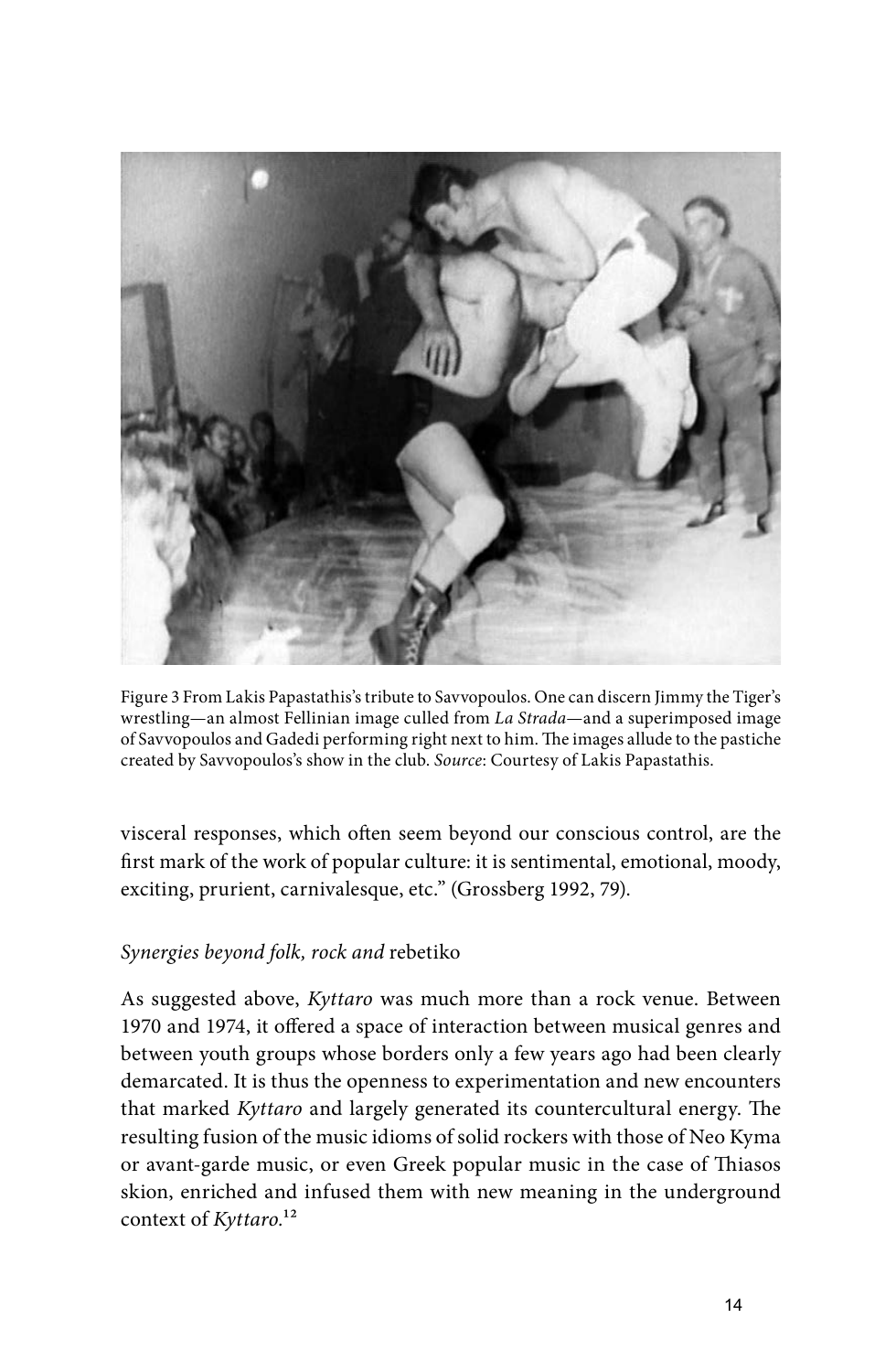Folk music is exemplary in this respect: the authoritarian regime had appropriated it as a national flag and a symbol of the true Greek spirit, accompanying its public announcements and representations with musical idioms of mainland Greece. The eclectic incorporation earlier on of elements of folk music in the work of a few politically engaged *entechno* composers, most notably Theodorakis and Yannis Markopoulos, helped in shaking off negative associations of folk music with the dictatorial regime and in generating new musical and social contexts for it (Kallimopoulou 2009, 17–23). There was a strong divide between Theodorakis a nd S avvopoulos, w ho r epresented c ontinuity with the avant-garde New Wave of the Greek song of the early 1960s but also a break with it, in a Bob Dylan-esque way. Apart from Dylan, Savvopoulos's raw model was Georges Brassens, the French anarchical "singing poet" who fused folk song elements canonized as "oral poetry" with identifiable popular song (Papanikolaou 2007, 24).

At *Kyttaro*, folk music was reworked into experimental, electric, and rock idioms, thus reinforcing the work of Theodorakis and Markopoulos and expanding folk music's counter hegemonic associations to the young generation. Savvopoulos's songs expressed the fragmentary, solitary experience of contemporary Greeks using a musical language that merged elements from a variety of Greek urban and folk traditions. His purported conversion from Νeo Κyma to rock in the late 1960s, when he went electric (not unlike Bob Dylan a few years earlier), established him as an iconic figure of "Greek rock" or "Balkan rock," who achieved a genuine synthesis of rock with Greek popular music. The vocal trio Anakara sang traditional songs of Veroia, their hometown in Northern Greece. Arranged for three voices, two acoustic guitars, the flute, and the frame drum (ντέφι, *defi*), "not in the traditional way of folk songs but with an innovative spirit influenced by the rock sounds of that time" (in the words of Anakara member Kostas Georgiou [*[Rockap.gr](http://www.Rockap.gr)* 2010]), the songs sounded more aesthetically pleasing and "digestible" to urban youth.

All these experimentations with folk music challenged the authoritarian regime's monopoly over the definition of the meanings of tradition and folk song (Kallimopoulou 2009, 20–23). Mariza Koch, a singer and songwriter whose voice and singing style had been likened to that of Janis Joplin, explains this process as follows:

The people who came to that sort of thing were politicized. . . . They wanted to say, "I'd like to hear folk songs but without a state official announcement following." Do you get it? It was as if they took away from the junta establishment, as if they took away the very power of the song, so that [the junta establishment] wouldn't use it. (Koch 2013, interview)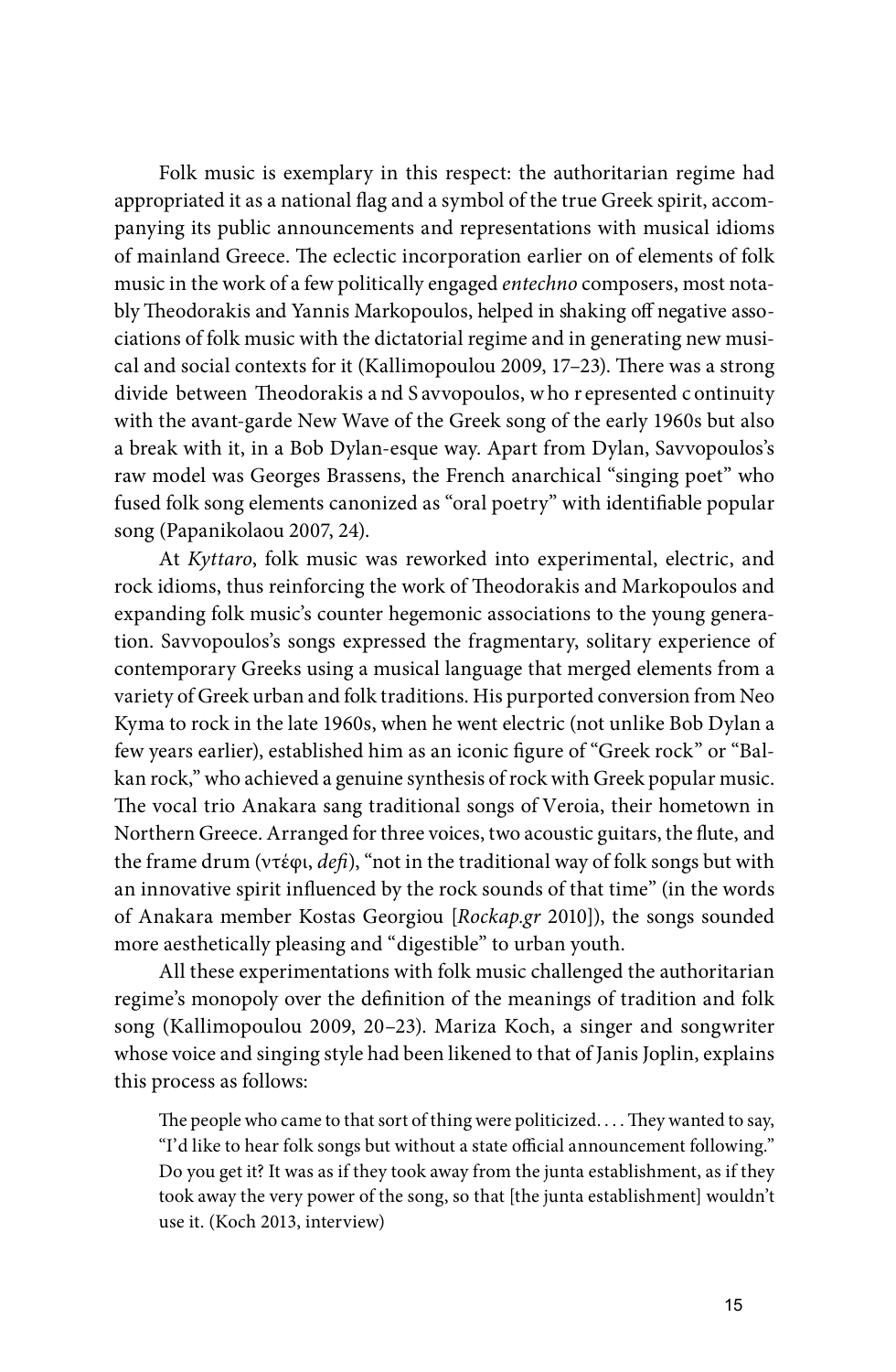

Figure 4 Old *rebetes* performing at *Kyttaro* in 1972, next to urban folklorist Elias Petropoulos (far right, with the beard). Notice the presence of the *laterna* on the far left, heralding the growing interest in popular culture among the progressive urban youth in the 1970s. *Source*: The photo published in *Tomes* (69, February 1981), a monthly journal on the arts, directed by poet Dimitris Doukaris. (We are grateful to Fontas Trousas for this information.)

Koch herself moved during the junta from the *boîtes* of the Plaka to *Rodeo* and *Kyttaro*, where she performed folk songs from Asia Minor and the Aegean islands adapted for an electric band, blending folk with electric as precisely a means of "taking away the very power of the songs" from the junta and rendering it to a progressive audience that was starved for different stimuli.

Apart from forging antiregime associations with folk music, the *Kyttaro* nights were also key in introducing the *rebetiko* genre in the form of tribute nights, further augmenting the political energy of the club. These were coorganized by Savvopoulos together with rebetiko aficionado and urban folklorist Elias Petropoulos. In the context of these tributes, the exponents of the old generation of *rebetes*, such as Michalis Genitsaris, Giorgos Mouflouzelis, Stelios Keromytis, Takis Binis, would all perform together (Savvopoulos 2004b, interview) (Figure 4).

In fact, Savvopoulos himself collaborated with emblematic rebetiko singer Sotiria Bellou in the recording of his LP *Βρώμικο ψωμί* (Filthy bread, 1972). Thinking back to these performances at *Kyttaro*, Savvopoulos is keen to differentiate between earlier reappropriations and the resurgence of interest in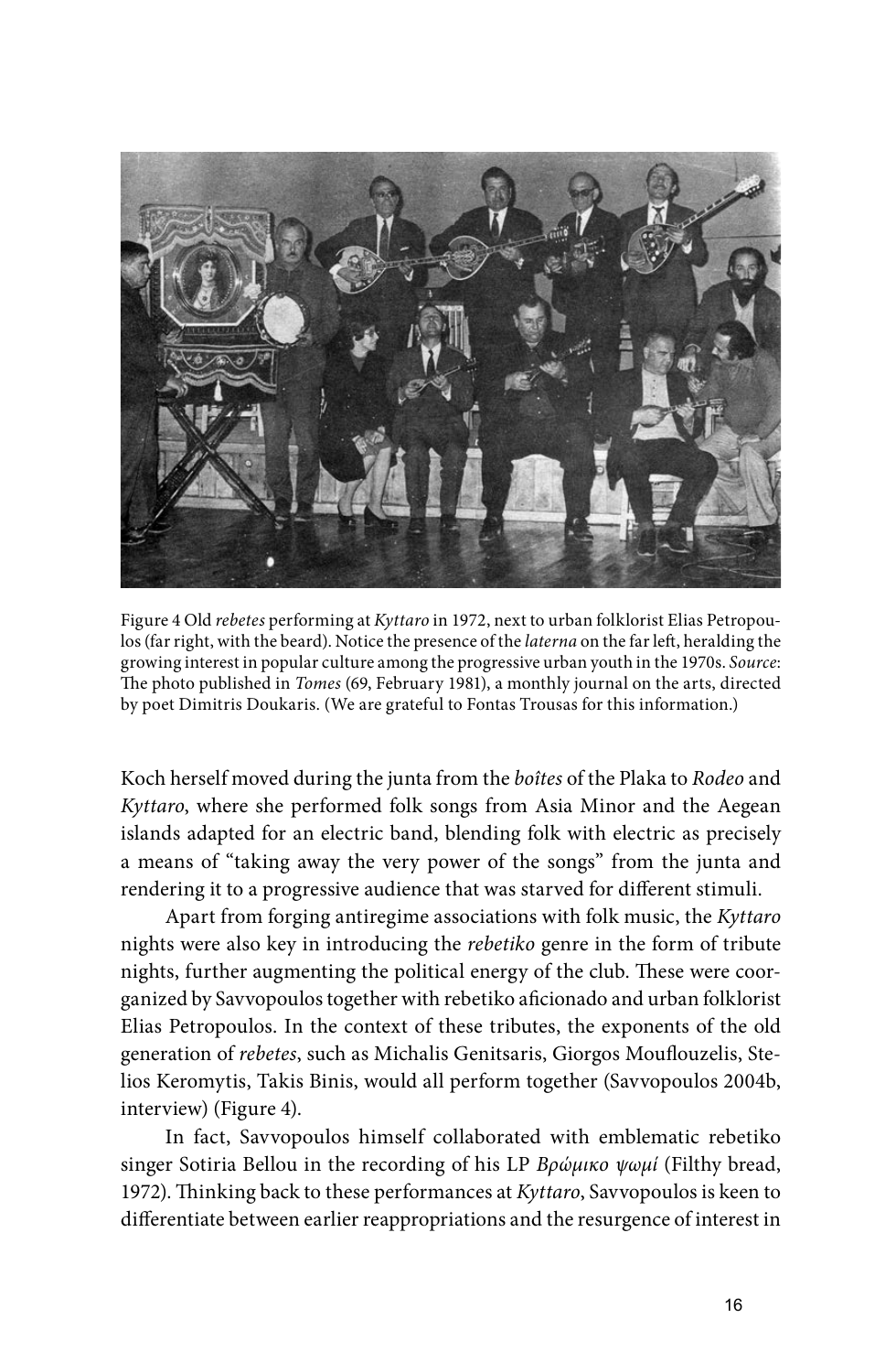rebetiko in the 1970s, stressing that the latter was strongly associated with leftwing students reacting against the regime. In his words, young people would specifically ask for songs w ith a n explicit content t hat referred to t he 1940s resistance against the Axis Occupation, inevitably forging associations with the repression of the junta years:

The revival of rebetiko song in the 1970s had clearly a content of resistance . . . Songs that were in high demand were, for instance, "I'll jump, I'll jump, and I'll swipe their cans off their trucks." This resurfaces in the 1970s with a different meaning altogether, as it contains a reference against the Germans.<sup>13</sup> (Savvopoulos 2004b, interview)

According to Savvopoulos, the rebetiko songs that were especially popular in the 1970s revival would often carry political connotations, such as the abovementioned σαλταδόρος (saltadoros) song, or focus on drugs, the so-called χασικλίδικα (songs about hash).14

As for the composition of the audience, the sessions at *Kyttaro* offered in reality a rare space of coexistence and interaction between two spatially and semantically separate subcultures until that point: on the one hand, the ye-yes*,* who listened mainly to rock'n'roll, and, on the other hand, the left youth, who were involved in the student movement and listened to political songs (Kallivretakis 1994; Bozinis 2007; Katsapis 2011). Artists such as Savvopoulos, Mariza Koch, or singer/songwriter Thanasis Gaifyllias bridged the worlds of rock and political song and rendered themselves relevant to both audiences. As Nikos Tsioulakis, drummer for Thanasis Gaifyllias in the early 1970s, pointed out, "Gaifyllias, in particular, had it both ways. While his music was rock, his lyrics were politicized." In fact, several Gaifyllias's songs had anti-junta references and attracted a politicized audience at *Rodeo* and *Kyttaro* (Tsioulakis 2013, interview).

*Kyttaro* became thus a meeting place and a melting pot for both the hitherto apolitical youth, meaning the former ye-yes, who were typically more interested in lifestyle than politics, and directly politicized students. Music played a key role in transforming *Kyttaro* into a space that permitted the imagining, and even the fashioning, of new collectivities in an embodied and affective manner. At this particular historical juncture, the performance events at *Kyttaro* produced an "affective empowerment" that involved "the generation of passion [and] the construction of possibility" (Grossberg 1992, 86). Savvopoulos remembers: «Το κοινό στην μπουάτ, ο πυρήνας ήταν φοιτητές. Mετά στο Ροντέο, στα κλαμπ αυτά, ήτανε φοιτητές αλλά όχι πια αμιγώς. Ήταν και μια νεολαία που άκουγε συγκροτήματα. . . . Γιεγιέδες τους λέγαμε.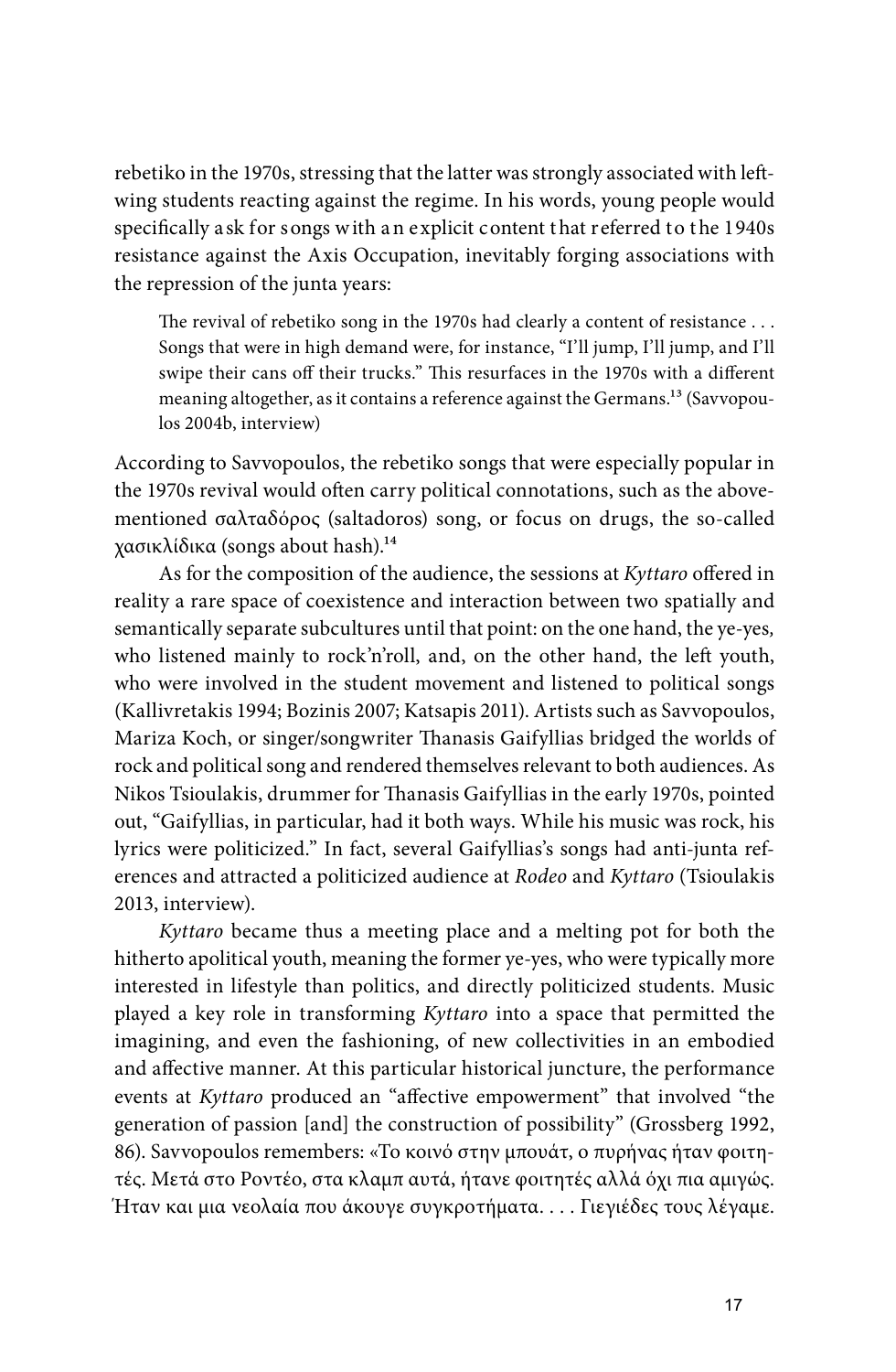Δηλαδή άρχισαν να συναντώνται μεταξύ τους και διαφορετικές νεολαίες» (The main audience at the *boîtes* were students. At *Rodeo*, in those clubs, there were students but not [an] unmixed [group] anymore. Youth were coming, as well, who liked to listen to rock groups. . . . We called them ye-yes. Different kinds of youth started meeting each other; Savvopoulos 2004a, interview, quoted in Kornetis 2013, 196). This mixture, which led to the creation of a new youth culture combining political with countercultural features,<sup>15</sup> was also visible in the appearance of the youth. The militants started adopting the ye-ye look, wearing long hair and beards—in a meaningful change of style that brings to mind the seminal work by Dick Hebdidge on shifting subcultural codes (1979, 46–54). The opposite was also true, as Panos Theodoridis, a student who considered himself a typical rocker of the time, explains: «Κι ενώ λοιπόν εμείς είμαστε ροκάδες ακαταλόγιστοι, απολιτίκ και χύμα, ξαφνικά μεταβαλλόμαστε σε κάποια πολιτικά όντα» (So whereas we were rockers and did not have responsibilities, being apolitical and cool, all of a sudden we got transformed into political creatures; Theodoridis 1998, 322). While historian and student activist at the time Leonidas Kallivretakis asserts that students left rock culture behind when they were organized into antiregime political groupings (1994, 172), in reality rock and politics coexisted.

There w as a lso t ension, h owever, s temming f rom c ertain a udiences' expectations, in cases in which the latter did not necessarily appreciate *Kyttaro*'s hybrid style. Savvopoulos describes thus the reception and composition of his own audience following his relocation from the Plaka to *Rodeo* (and then *Kyttaro*):

Το ακροατήριο που με παρακολουθούσε ήρθε και δεν του άρεσε που με είδε με την ορχήστρα, με τα «Μπουρμπούλια» τότε. Δεν τους άρεσε αυτή η αλλαγή, ήθελαν την εικόνα του καταπιεσμένου τροβαδούρου που τραγουδάει πάνω σε ένα σκαμνί, έτοιμος να φύγει η ψυχή του. Όταν είδαν, ξέρω 'γώ, ντραμς, ενισχυτές και τα λοιπά, «συμβιβάστηκε» είπαν και φύγανε. Άλλα, σιγά σιγά, ήρθαν οι άλλοι από τη Φωκίωνος Νέγρη, κάτι γιεγιέδες, που είχαν ενθουσιαστεί με την ταινία *Woodstock*. Οπότε, μετά ήρθαν και οι δικοί μας ξανά, για να μη μείνουν εκτός της φάσης. (Dioskouridis 2013)

[The audience that usually attended my performances came and resented seeing me with Bourboulia, my band at the time. They didn't like this change, they clung to the image of the oppressed troubadour singing seated on a stool, longing to bare his soul. As soon as they saw the drums, the amplifiers and the like, they said "he has sold out" and left. But gradually the other folk from Fokionos Negri came, ye-yes, that's who they were, who were thrilled with the film *Woodstock*. So then our folk returned, not to miss out on things.]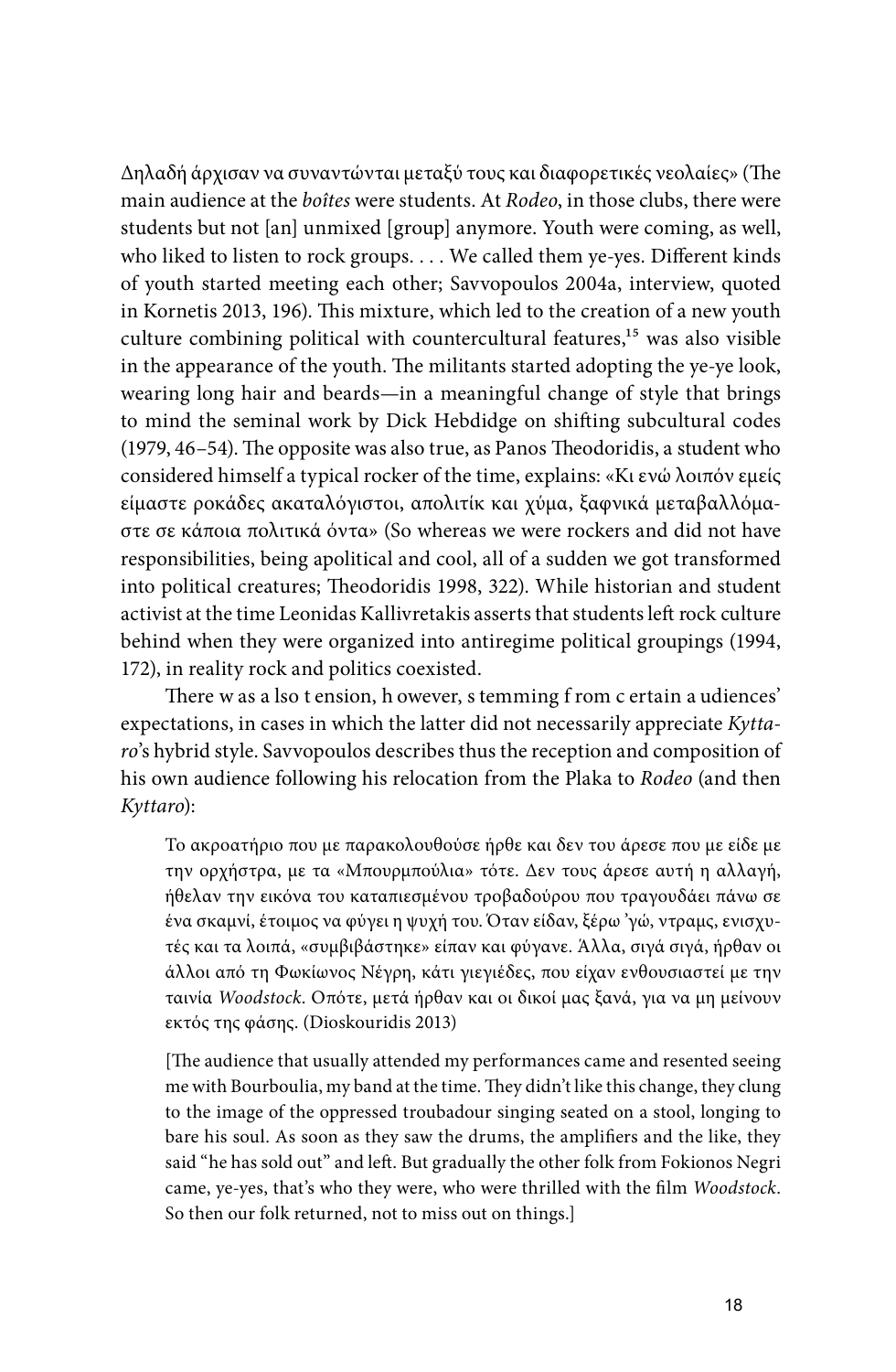As Savvopoulos very consciously mimicked Bob Dylan, not only in terms of music but also his persona and provocations, one cannot but note here the similarity between this and Dylan's rejection by his audiences ever since he "went electric" at Newport Folk Festival in 1965 (Théberge 2001, 13). The va rious transformations of Savvopoulos equally earned him fanatical supporters but also enemies. In contrast to Mikis Theodorakis, who remained faithful to the epic-heroic genre, encapsulating the communist spirit of the time in terms of resistance and marking continuity with the past, Savvopoulos liked ruptures, and *Kyttaro* offered him the ideal terrain to bring them about.

## *"I wanted the sound to hit me right here!": Asserting the political via the senses*

The m usical c rossover o f t he *Kyttaro* s essions b rought a nd l inked t ogether unlikely groups. The affective nature of the experience—shaped by bodies in close proximity and the electric sound and high volumes which hit body and senses<sup>16</sup>—and the countercultural element were important factors in rendering the experience powerful and meaningful to the young people who attended them. The fact that in the early 1970s, when the antidictatorship student movement was still low-key, major events of such transgressive intensity took place in *Kyttaro*, in which avant-garde musicians were jamming together with the underground rock scene of Athens, indicates the explosivity of Greek counterculture and the central role of this venue in the formation of an oppositional space.

The potential subversiveness of performances at *Kyttaro* is demonstrated also by the fact that the sessions were reportedly attended regularly by the regime's men (Papastathis 2013, interview). Director Lakis Papastathis recalls himself and Savvopoulos being summoned to the censorship bureau and questioned about the lyrics of one of his songs, «Το μωρό» (The baby, included in *Βρώμικο ψωμί* [Filthy bread]; Papastathis 2013, interview). Because of the LP's title and subject matter, Savvopoulos was reprimanded for insulting the Greek bakers—a fact that also indicates the low standards of Greek censors at the time and their basic inability to grasp allusions, a fact that rendered the latter the major tool of alternative Greek artists, mostly musicians and film directors:<sup>17</sup>

Φάε, φάε, βρώμικο ψωμί Σε λειτουργία μαγική Αε, φάε θα καθαρισθεί άμα καταβροχθισθεί

[Eat, eat, filthy bread In a magical liturgy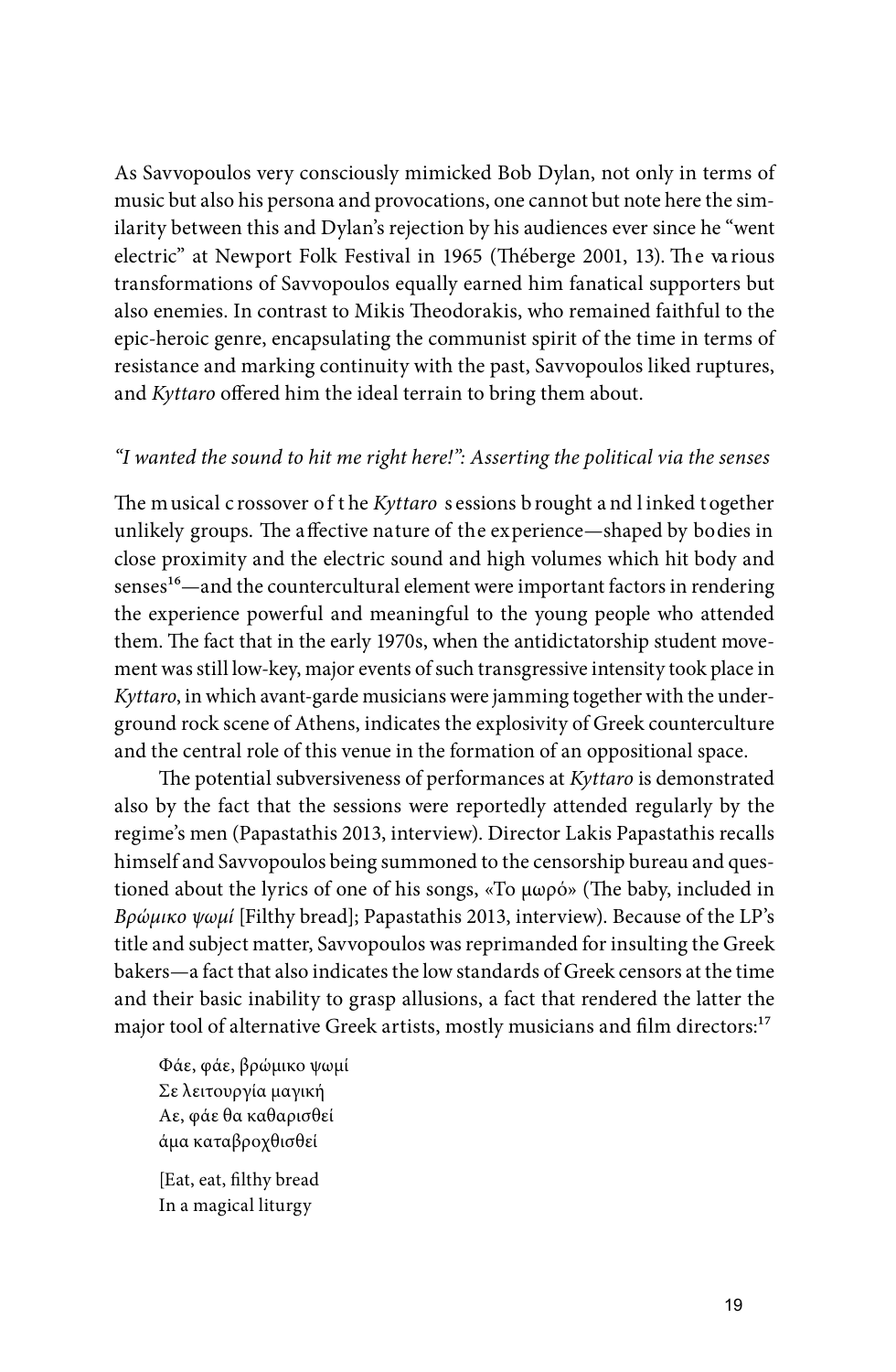Eat, it will be purified Once devoured]

Savvopoulos communicated through this song one of his major ideas at the time: that tradition, a typical tool of the Colonels' propaganda mechanism, as mentioned before, and hence traditional songs could be inverted and subverted, thereby being used *against* the regime's own hypocritical use of it. In Karen Van Dyck's conclusion, the seemingly paradoxical embrace of folk culture by this alternative sphere, represented by Savvopoulos, was the equivalent of the physician's homeopathic cure, whereby "that which is threatening can be used to strengthen the immune system" (1998, 51). The clearest indication of this method was offered not only by Savvopoulos and Mariza Koch's reworkings and new renderings of traditional songs but also by the abovementioned song, which focuses on the sensory feel of homeopathy—a liturgical, purifying, but also deeply physical practice. Savvopoulos in an interview in 1972 gave very clear insights into this methodology—referring directly to "filthy bread:" «Αντιλαμβανόμαστε τον αντικειμενικό κόσμο σαν ένα βρώμικο ψωμί το οποίο μπορεί, από βρώμικο και ακατάλληλο, να μετατραπεί σε καθαρό και κατάλληλο για το σώμα και το αίμα, διά της λειτουργίας του τρώγειν» (We conceptualize the material world as a piece of filthy bread which could, from filthy and unhealthy, be transformed into clean and healthy for the body and the blood, via the process of eating it; Mitras 1972, 215).

Director Lakis Papastathis offers his view on the overwhelming experience of listening to that song live:

Just imagine—you who are kids compared to me—being at the Museum and turning onto Epeirou street to go to Epeirou and Acharnon and going inside and hearing, "Eat, eat the filthy bread / In a magical liturgy / Eat, it will be purified / Once devoured." Where else would you hear such things? (Papastathis 2013, interview)

Papastathis's view helps us conceptualize the audience at *Kyttaro* as a mystical community of initiated spectators that metabolized the "filthy bread" of tradition, rock, and alternative counterculture through the practice of consuming it in everyday doses. This transformative process could also be likened to an experience of healing comparable to shamanic, ecstatic healing (Hutson 2000).

Moreover, and in sensory terms, the loud electric sound, which at the time was identified especially with Rock 'n' roll, seems to have offered to the youth an unprecedented vehicle for empowerment. This experience was physical and overwhelming. It hit the body and touched the senses, and it remained a vivid memory decades later. Giorgos Gavalas played bass for Savvopoulos at *Kyttaro*.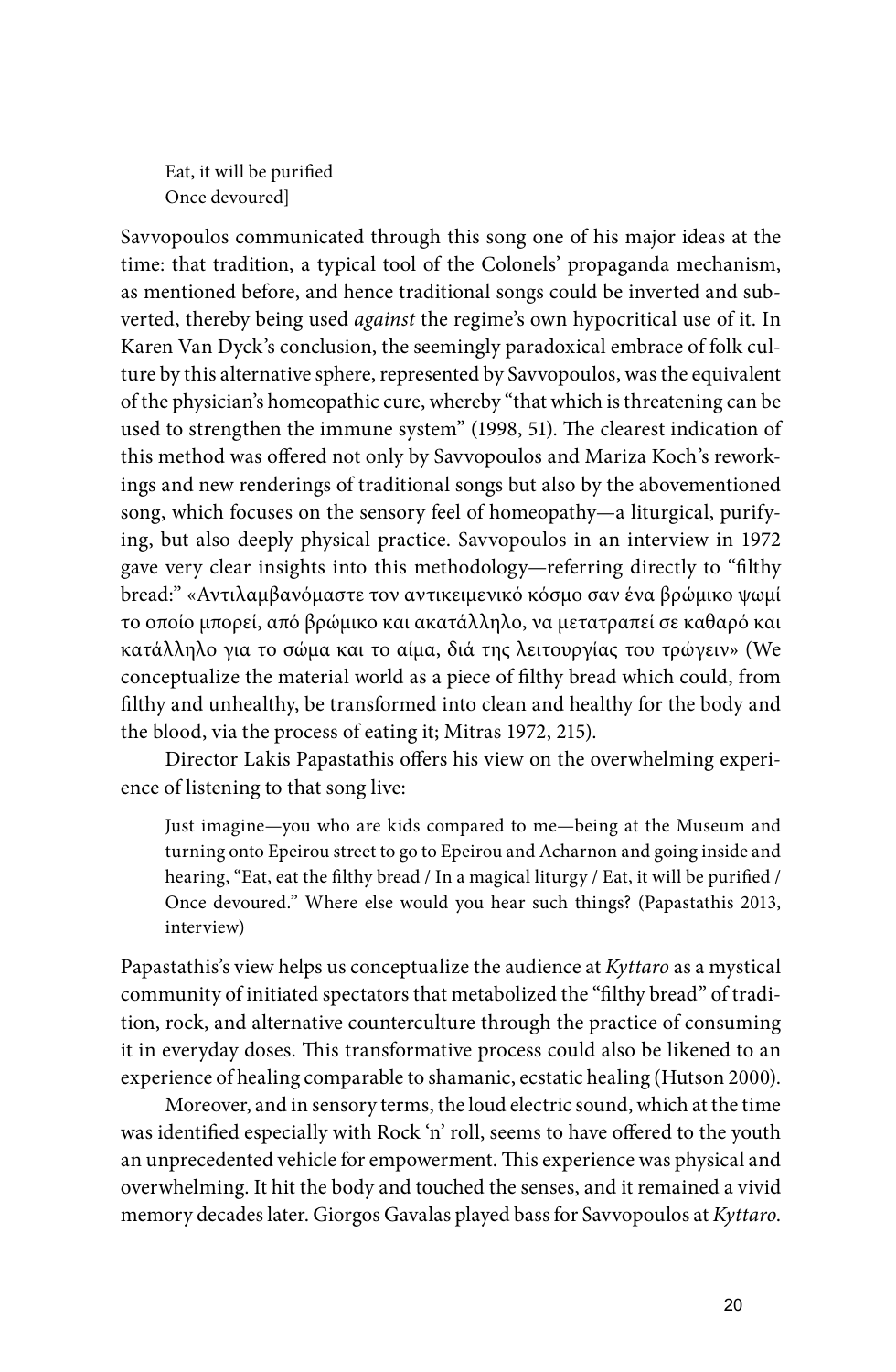He recounted, stressing the incredible intensity of sound: «Οι εντάσεις ήταν εκπληκτικές, πάρα πολύ μεγάλες. . . . Θυμάμαι πιανόμουν απ' τον ενισχυτή για ν' ανέβω . . . και μόλις άρχιζε το πρώτο κομμάτι και φεύγαμε γινόταν της πουτάνας μιλάμε» (The volume was astounding, really loud. . . . I remember that I used to grab the amplifier in order to go up on stage . . . and when the first piece started and we got going, it was wild, man; Boskoitis 2005, 21:43]. Stella Gadedi, who was 18 years old when she joined Savvopoulos and Bourboulia at *Kyttaro*, expressed it thus: «μου άρεσε πάρα πολύ που εγώ έπαιζα το φλάουτό μου μέσα σ' ένα ροκ συγκρότημα και το μπάσο . . . φφφ . . . με χτυπούσε στο στομάχι ο ήχος του μπάσου και άκουγα την κιθάρα που ήταν τόσο έντονα και αυτό με είχε συνεπάρει δηλαδή που μπήκα και έπαιξα μέσα σ' αυτόν τον κόσμο, σ' αυτόν το ήχο» (I really loved the fact that I was playing my flute in a rock band and the bass . . . fff . . . the sound of the bass pounded in my stomach, and I heard the guitar which was so intense, and I was enthralled by this, I mean, participating in this and performing for this kind of crowd, this sound; Boskoitis 2005, 20:46). Gadedi's description underlines the intense physicality of the performances and their direct, multisensorial effect («φφφ . . . με χτυπούσε στο στομάχι ο ήχος του μπάσου») on musicians in addition to audiences. Gadedi adds, again pointing at her stomach: «Ήθελα τα γκάζια, *ήθελα να με χτυπάει ο ήχος εδώ*! Είχα μπει σ' αυτό το πράγμα, μ' άρεσε αυτό εμένα, ξέρεις» (I wanted the rush. *I wanted the sound to hit me right here!* I was inside that thing, I dug that, you know; Gadedi 2013, interview, our emphasis). The synaesthetic experience expressed so vividly in her description («ήθελα να με χτυπάει ο ήχος εδώ!») was produced by a discrete "sensorial assemblage" (Hamilakis 2013, 126–128). The distinctive *Kyttaro* soundscape (music and lyrics), the circulation of alcohol and drugs, intense tobacco odor, late hours, dim lighting, and pounding rhythms, as well as the affective interaction between performers on stage and audience below—all these combined to engage the senses (Figure 5).

The high degree of informal audience participation, from raucous clapping to communal singing, eliminated the distance between auditors and performers and reinforced the sensorial and corporeal flows through shared feelings of group identity and a propensity towards political defiance. This sensorial regime was manifestly at odds with the "established sensorial order" that Hamilakis describes (after Jacques Rancière) (2013, 70). Furthermore, it directly undermined the public events sanctioned by the regime (for example, the Song Olympiad or the ye-ye style concerts mentioned above), whereby bodily movement and sensory interaction were regulated, and to an extent disciplined, through clearly delineated rules of conduct.<sup>18</sup> Song Olympiads that tried to promote the image of a (pop) culture-loving Greece were characterized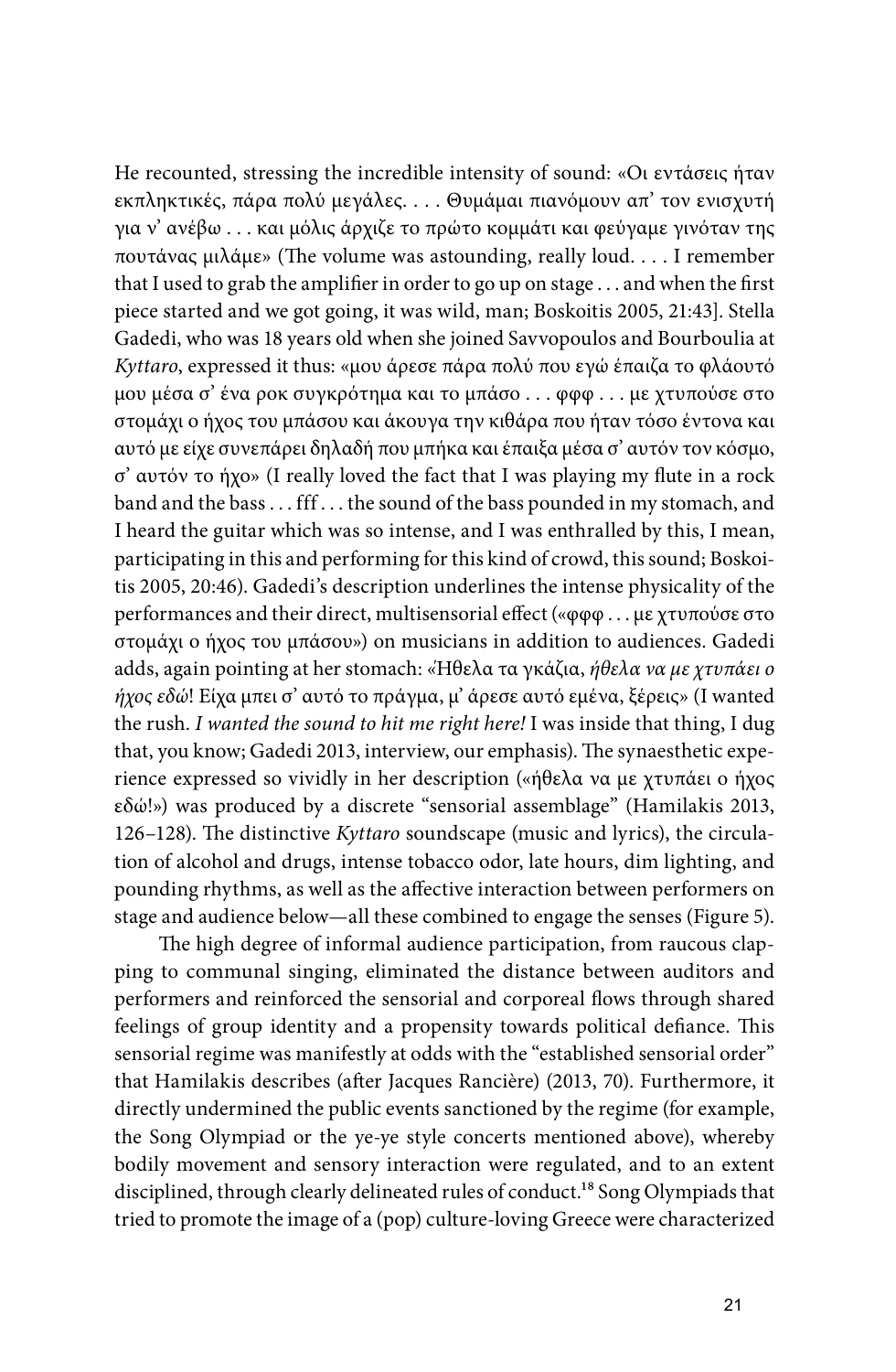

Figure 5 Still image of Stella Gadedi performing next to Savvopoulos. Gadedi, an accomplished flautist, recalls the intense physicality and multisensorial power of the performances. *Source*: Courtesy of Stella Gadedi.

by a disciplined and regulated structure of the image—with the artists on an enormous pedestal and an entire orchestra performing below. These indicated a huge contrast with the sensorial *dis*order of the *Kyttaro* sessions.

All this in an intense, but magical way—to quote the words of the aforementioned song once more—transcended the space of *Kyttaro*, rendering it a central space of antiregime activity and youth politicization. Papastathis stresses this fact, singing along to a snippet from Savvopoulos's song, imitating his voice (Figure 6):

When Savvopoulos sang "oh, I jump, I bunny-hop"—one of the greatest things he has written—"and there's an electrical circus inside my miind («μυαλόο»), in my mind that has limits («όρια»), and a tough freedom, oh poor me." This word, "freedom," led to an antijunta delirium! (laughter) (Papastathis 2013, interview)

Koch explains it in her own words, which, like Papastathis's comment, emphasize "freedom" (λευτεριά) and going beyond "limits" (όρια), then goes on to describe the underground circulation of = music with political messages, and even suggest a ritual healing: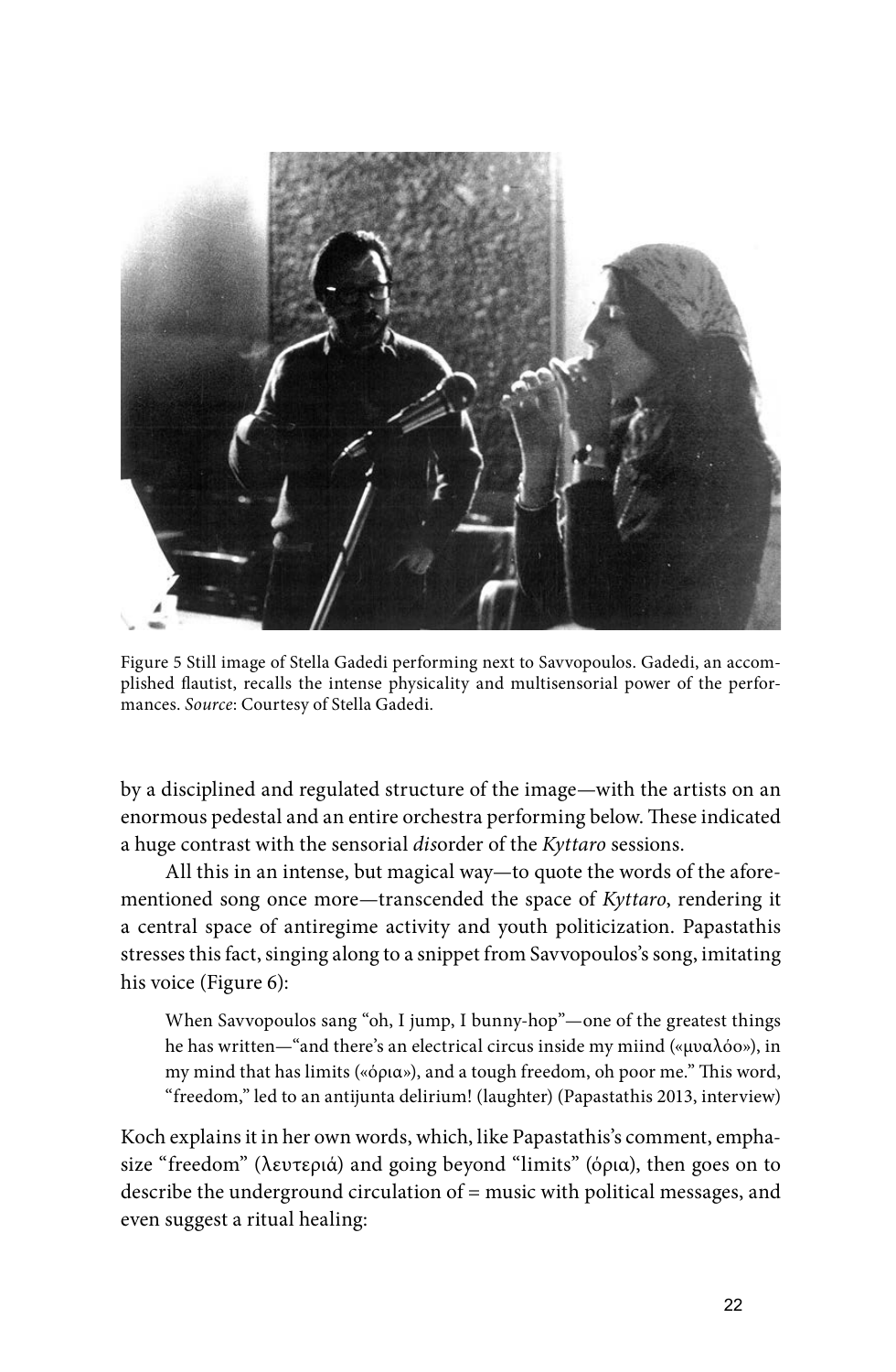

Figure 6 Still image of director Lakis Papastathis giving directions to his cameraman, who is filming the *Kyttaro* sessions, next to Savvopoulos in the background. *Source*: Courtesy of Lakis Papastathis.

In reality, I would say that this was for young people a window to freedom («λευτεριά»). Beyond limits («όρια»). Because the music that was played, the sounds, the final sonic result was entirely rock. And, of course, there was no discography that would arrive easily in Greece, but as we were music hounds, we found ways to find out about what was going on in the world. And to be influenced by it. . . . And with the absence of political song, which circulated only in a subterranean way—it was only whatever arrived from Mikis from abroad—the rock scene was our pedestal («το βήμα μας»). A way to howl («Ο τρόπος να ουρλιάξεις»). Justifiably. (Koch 2013, interview)

The phrases "pedestal" (το βήμα μας) and "a way to howl" (Ο τρόπος να ουρλιάξεις) are key to understanding the bridge from music to politics. Young people sought out music to express their pent up feelings. The musicians worked hard as "music hounds" (λαγωνικά της μουσικής) to collect rock songs that were circulating abroad, a substitute for political songs that could not be found except underground. Rock thus reached audiences from a high point, a "pedestal,"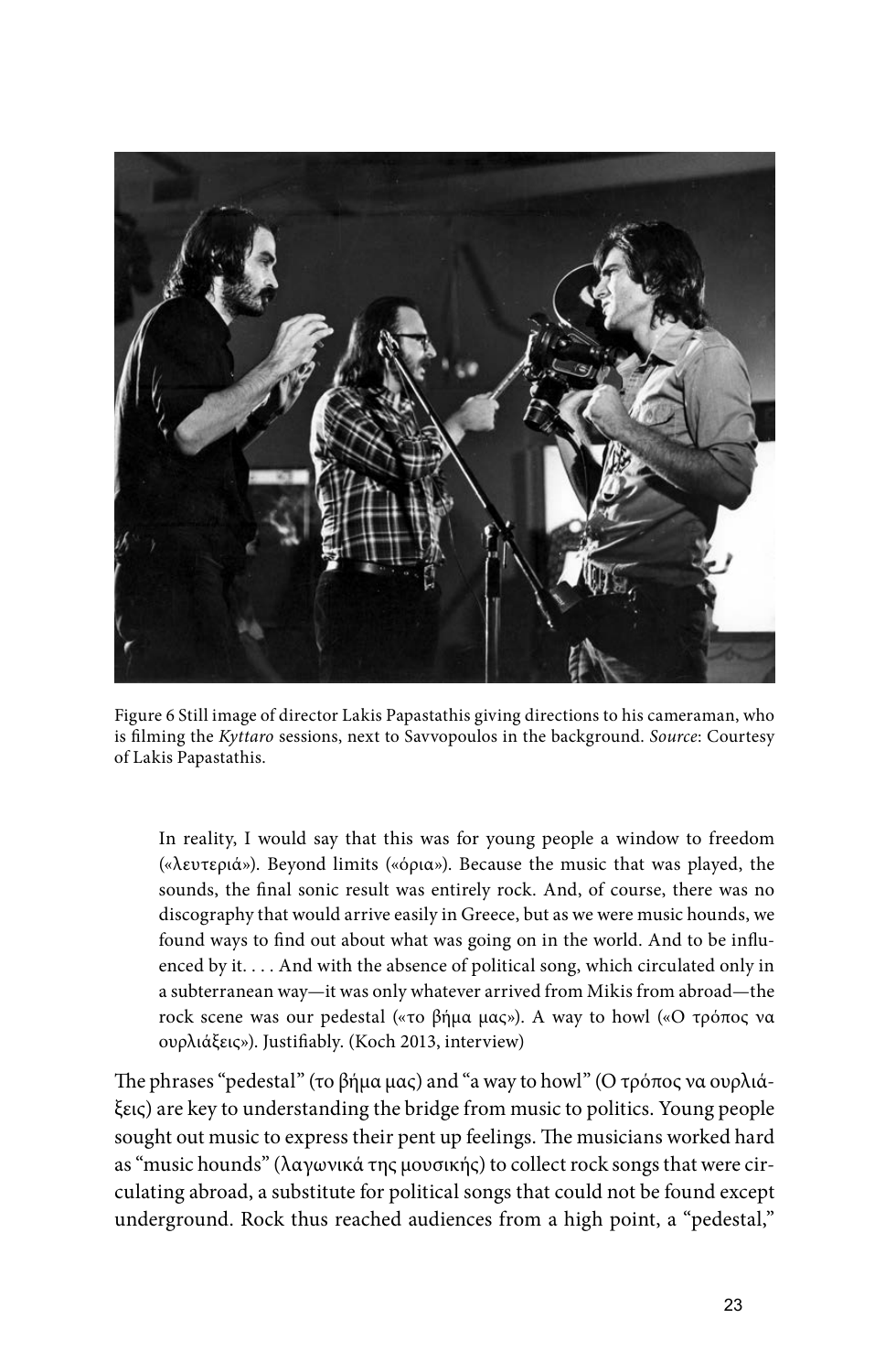or even "altar," and encouraged the audience to express their justifiable pain. Thus the *Kyttaro* sessions were formed by a powerful community of alternative artists and audiences with a direct political effect. This political effect passed in a ritualistic way through the body and the senses. Despoina Glezou similarly recounts in the promotional spot of Boskoitis's aforementioned documentary that even international artists—such as Michael Wadleigh, the director of *Woodstock*—were touched by the atmosphere and the combative ambience of the space and its *habitués*:

Some amazing nights at the *Kyttaro* were a total confirmation of the beauty that emerged from inside this place. Mike Wadleigh, who directed the film *Woodstock* came, Cat Stevens came, Richie Havens, the black performer who sang "Freedom" at Woodstock, came, and they all left completely enchanted. I mean the nights were so powerful that these people with all their experience, who had experienced thousands of people when they performed at Woodstock and who made *Woodstock*, were enchanted by us! (Boskoitis 2005b, 2:11)

The chronotopical connection between Woodstock and Athens, which Glezou stresses was in fact intensified when in December 1970 the police violently interrupted the screening of Wadleigh's eponymous film, leading to the first spontaneous mass youth protest in the junta years (Papanikolaou 2007, 106; Katsapis 2013, 393–396; Kornetis 2013, 175). *Kyttaro* had become a site for experimentation and resistance, breeding a nascent political culture that would eventually contribute to the struggle for the overthrow of the junta.

# *Epilogue*

It was precisely the sensuous and affective nature of the *Kyttaro* experience that rendered it so potent. It proved to be a meeting point between ye-ye style, rock music, and folk revivals within an overtly politicized context. Things were bound to change, however. After a certain point, the hybrid, allegorical nature of the *Kyttaro* sessions proved to be too cryptic for the hyper-revolutionary spirit of the time. The student movement that was emerging with the Law School occupations of February and March 1973 and above all the Polytechnic uprising of November 1973, which is the apogee of youth radicalism, needed different idols and showed a strong preference for direct, raw, combative political songs. Theodorakis was setting the tone—a fact that is not only substantiated by testimonies regarding the heroic singings of his songs that were chanted by groups of students defiantly in the *tavernas* but is further justified by the choice of songs that were played by the pirate radio station that was established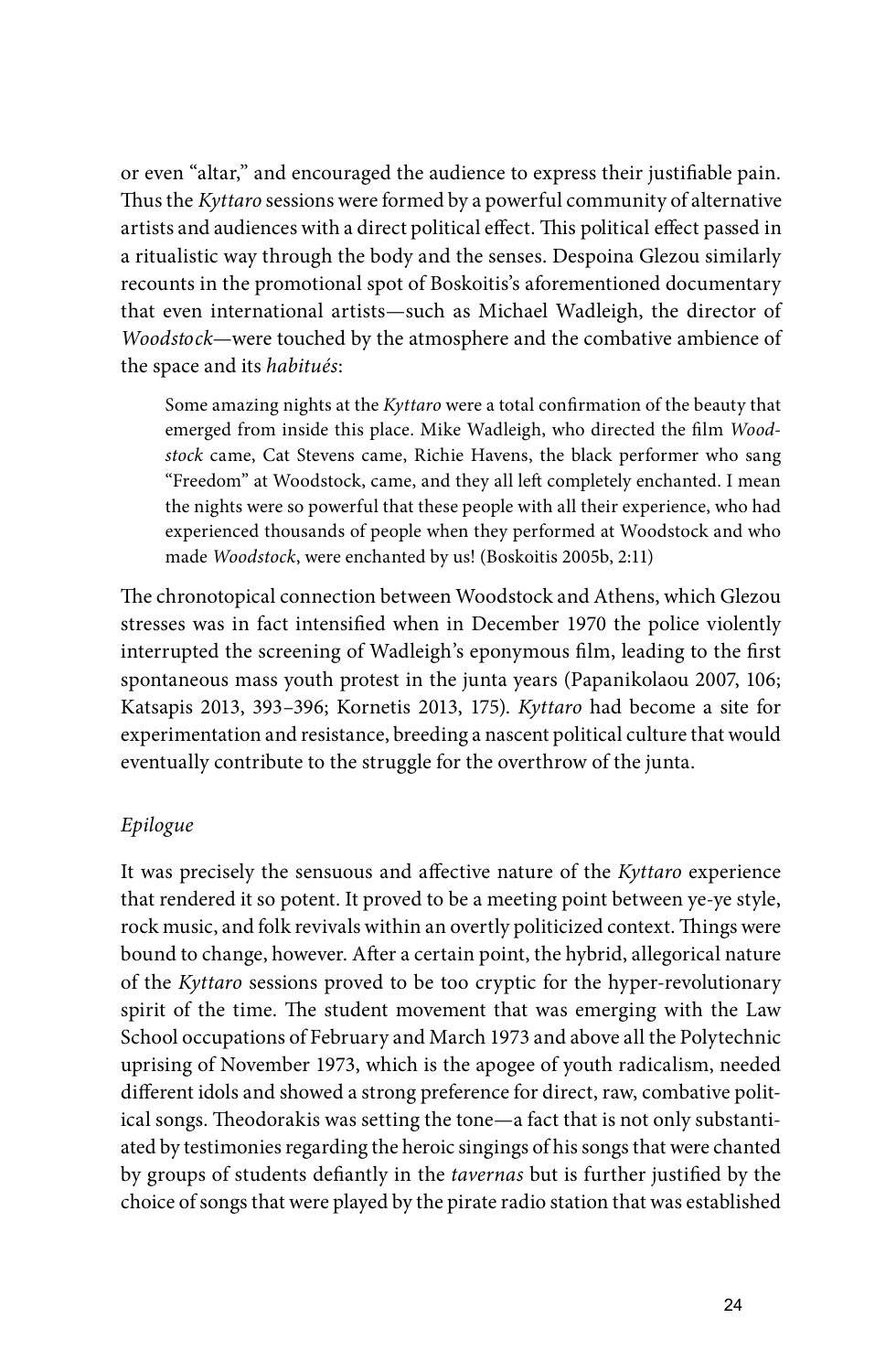within the Polytechnic. Savvopoulos expressed his bitterness about this fact in a statement that indicates also the renewed prominence of the neighborhood of the Plaka in the youth geographies of musical resistance:

Η παράσταση με το *Βρώμικο Ψωμί* και το Θίασο Σκιών που ακολούθησε δεν πήγε πολύ καλά. Αντιθέτως, ο κόσμος πήγαινε στον Ξυλούρη . . . είχε επιστρέψει ο πιανίστας Βιλίκης από το Παρίσι του Μίκη Θεοδωράκη—κι έπαιζε νομίζω στη Μυρτιά; Στο Περιβόλι τ' Ουρανού; Δε θυμάμαι—κι έπαιζε τραγούδια του Θεοδωράκη σε μια κατάσταση, σ' ένα καθεστώς δηλαδή ημιπαρανομίας. Κι ο κόσμος πήγαινε εκεί. Άρα αυτό σήμαινε μια αλλαγή, έτσι το κατάλαβα. Θέλανε κάτι με τη γροθιά έτσι. Ενώ εκείνα τα πράματα που κάναμε εμείς στο Κύτταρο ήταν λίγο καλλιτεχνίες . . . Κι αυτά πού 'κανε ο Τάσος ο Χαλκιάς, κι αυτά πού 'κανε ο Ευγένιος Σπαθάρης, κι αυτά πού 'κανα εγώ, κι ο Βαγγέλης [Γερμανός] και τα παιδιά, ο Λάκης ο Παπαστάθης. (Karakasis 2005–2006, 22:27)

[The *Filthy Bread* sessions and the Shadow Theatre that followed did not go very well. On the contrary, people would go to Xylouris. Theodorakis's pianist, Vilikis, had come back from Paris—and he performed I think at Myrtia, or at Perivoli t' Ouranou, I can't remember—and he played songs by Theodorakis semi-legally. And people would flock there. So, this signaled a change, this is how I interpreted it. They wanted something with the fist up. While the stuff that we were doing at *Kyttaro* was a bit artsy . . . and what Tasos Chalkias did, and Evgenios Spatharis, and what I was doing, and Vangelis (Germanos) with the other folks, and Lakis Papastathis].

However, it is telling that when Theodorakis himself came back from Paris after the fall of the junta, he expressed his astonishment at the popularity of Savvopoulos and the *Kyttaro* during the junta years. In Theodorakis's mind, there was something dark and nihilist in essence going on in these music sessions that he could not grasp but that he respected, as it apparently struck a chord with the audiences (Theodorakis 2003, 139).<sup>19</sup> By the summer of 1974, though, the absolute winners in terms of audiences were Theodorakis, Markopoulos, and the other more directly political composers, a fact that was expressed through the great concerts in the stadiums that marked the passage to democracy.

Following the fall of the junta, music retained a central role in articulating the political and social aspirations of Greek youth. It provided a vehicle for voicing in a sensuous and highly emotional way the newly attained sense of freedom and emancipation. As the musical itineraries of political expression changed once again, spreading out and going public, it was the concerts in big stadiums that came to generate the public soundscape of freedom, bringing young and older people into a community that momentarily, perhaps, appeared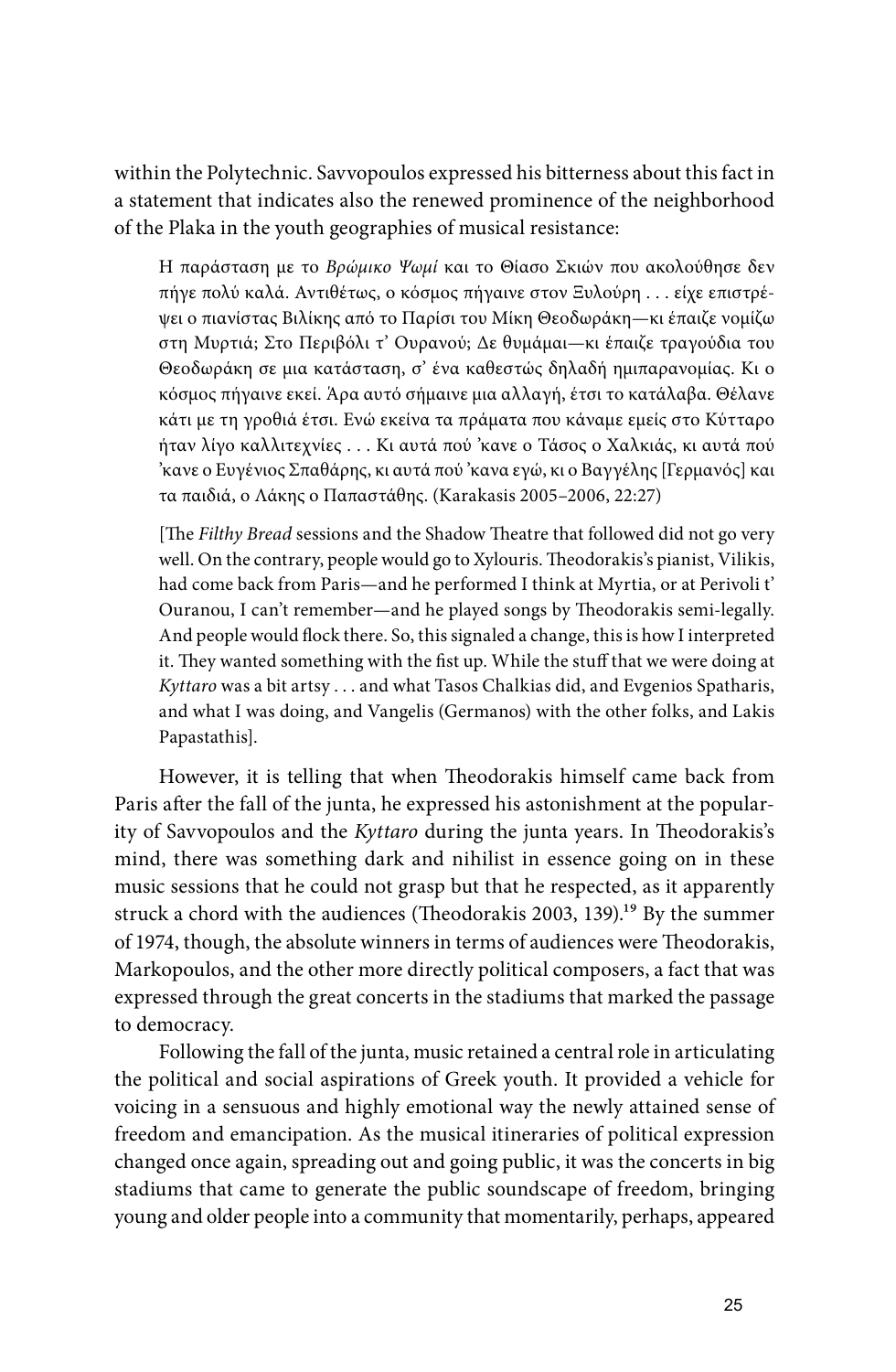to dissolve generational—and social—differences. A different sort of multisensorial modality was created, in some ways connected to the sensorial and corporeal flows of the *Kyttaro* world during the junta years, but at the same time also quite different due to the different historical context and the distinct space.

In Andreas Thomopoulos's *Aldevaran*, a signature film of 1975, we see Poulikakos with Exadaktylos with the help of a bearded brass band performing their big hit from 1972 «Σκόνη, Πέτρες, Λάσπη» (Dust, stones, mud) at *Kyttaro*. The space had kept some of its energy, and the fiery performances of the band communicate that sensorial experience to even a modern-day spectatorship. The junta had already collapsed, but *Kyttaro* was retaining its legendary status in these first *Metapolitefsi* years, in which the dominance of *rebetiko* and *antartika* was absolute, thus rendering Greek rock rather marginalized.20 Even so, the "rush" (γκάζια) that Gadedi referred to and the mystical experience of the initiated is still discernible in that 1975 film, albeit without Savvopoulos's presence.

*Kyttaro* would preserve something of its affective and synesthetic aura for some time, representing an emblematic space in which popular culture and resistance became interrelated and mutually reinforcing, though without a political role to play any longer in terms of shaping young people's consciousness.

# UNIVERSITY OF MACEDONIA, THESSALONIKI CARLOS III UNIVERSITY, MADRID

#### NOTES

*Acknowledgments.* We would like to thank Tasos Aronitis, Stelios Elliniadis, Stella Gadedi, Mariza Koch, Lakis Papastathis, Nikos and Liana Tsioulakis, Dimitris and Olga Kourantis, and Nikos Kavoukidis for sharing their time and recollections with us; Andreas Siadimas, Antonis Boskoitis, Yannis Tsioulakis, and Dimitris Varelopoulos for their valuable assistance; and Panagiotis Poulos and Dafni Tragaki as well as Artemis Leontis and the journal's two anonymous reviewers for their critical comments to earlier drafts of this article.

<sup>1</sup>By countercultural, we mean the culture and lifestyle of young people who rejected the dominant social behavior. For a classic definition of counterculture, see Roszak (1969) 1995.

2We thank Panayotis Panopoulos for drawing our attention to Friedner and Helmrich's study.

<sup>3</sup> Pioneer social historians E.P. Thompson (1966) and Howard Zinn (1980), among others, originally used the term "from below" in an attempt to historicize the everyday life experience of the lower classes and the labor movement. The term eventually came to denote a way of doing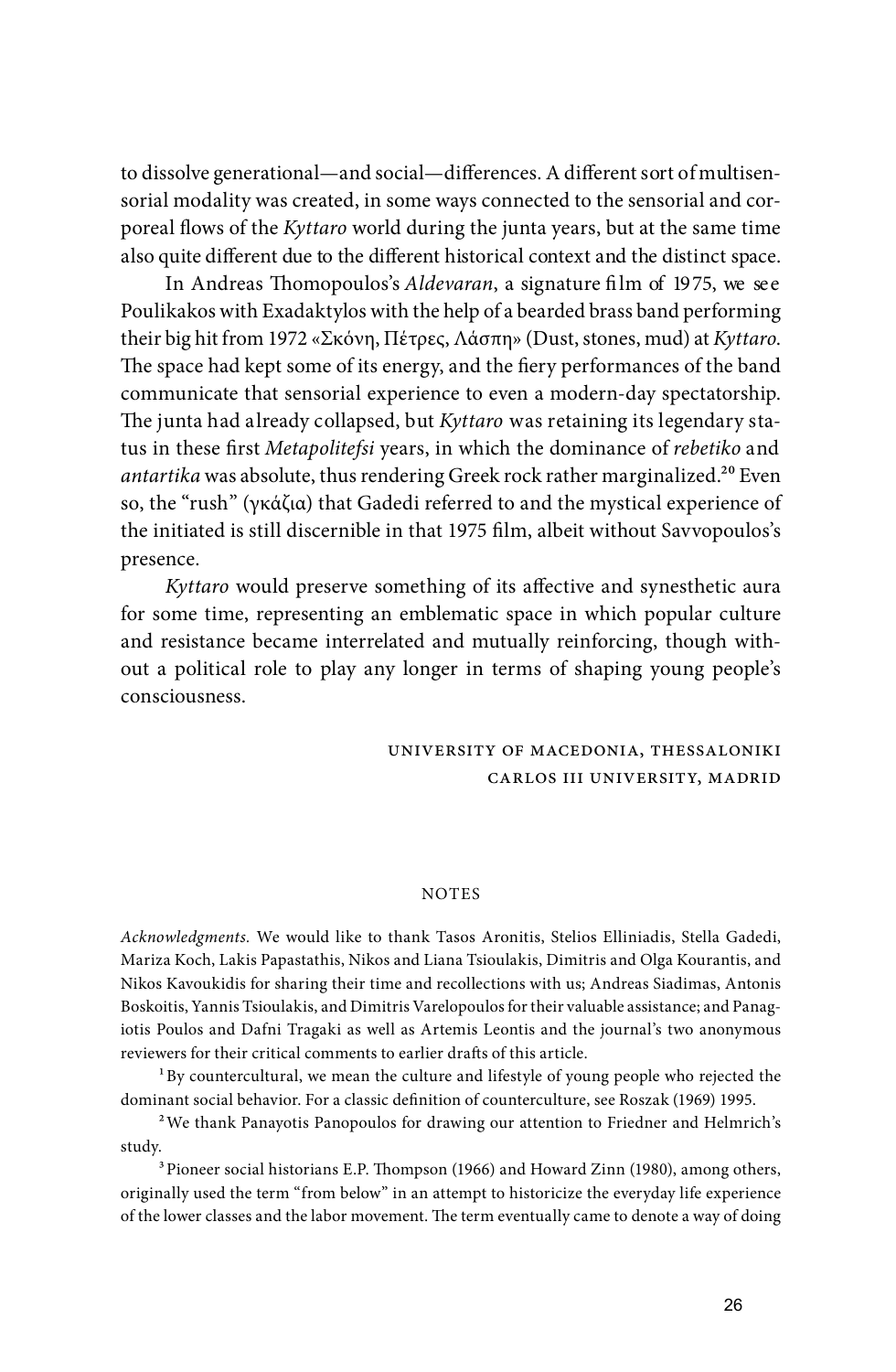history that focuses on ordinary people instead of the elites, and this is how we use it here. Also see in this respect Cerutti 2015.

4 Sheila Whiteley points up the nonspecificity of counterculture, which had a "significant degree of fluidity such that it could incorporate diverse groupings and, thus, manifest itself differently at specific times and within specific places depending on local socio-economic, cultural and demographic circumstances" (2012, 2). On youth culture and cultural politics in Greece before and during the junta, see Kornetis 2013; Katsapis 2013; on the reception and indigenization of rock in Greece, see Bozinis 2007; Katsapis 2007, 2013, 344–400.

5At a certain point in Boskoitis's documentary (2015a), one of his testimonies refers to his pop band's tour around the rural areas and the way in which the baffled locals greeted the longhaired and casually dressed musicians.

6On the Otherness of these rockers, see also Katsapis 2013, 386–387; Papadogiannis 2015, 47.

7Elliniadis recalls being both applauded but also booed when he entered Law School as a freshman in 1968 by his fellow-students because of his long hair (see also Bozinis 2007, 343–344). On the social controversy over the "phenomenon" of long hair among the young, see Katsapis 2013, 410–417.

8We owe this information to director Antonis Boskoitis.

9On *Pali*,see Hamalidi, Nikolopoulou, and Wallden 2012, 10. On Exadaktylos and its lyrics and on Poulikakos in particular, see Katsapis 2013, 383–390.

<sup>10</sup> Many studies of popular music and especially trance emphasize the sense of togetherness and community building (indicatively, Hutson 2000; Rill 2006; St. John 2008).

11 See also Hamilakis 2013, 61–65. Landsberg 2010 notes the special connection between sound and body, which he terms the "aural visceral."

<sup>12</sup> For an elaboration on the notion of the "underground," see Hamalidi, Nikolopoulou, and Wallden 2012.

<sup>13</sup>The song refers to «σαλταδόροι» (sing. «σαλταδόρος», saltadoros), a practice exercised by young saboteurs during the German Occupation, who would habitually jump on German trucks to steal food supplies.

14On a general assessment of the 1970s *rebetiko* revival and the renewal of interest in Greek popular culture and its exponents among the urban youth, see Kallimopoulou 2009, 23–33.

<sup>15</sup> Whiteley observes that despite their underlying tension, politically active students of the New Left and bohemian hippies and yippies (who maintained strong links with rock culture) were "united in their attack on the traditional institutions that reproduce dominant cultural-ideological relations—the family, education, media, marriage and the sexual division of labour. There was a shared emphasis on the freedom to question and experiment, a commitment to personal action, and an intensive examination of the self" (Whiteley 1992, 83).

<sup>16</sup> Malbon 1999 and Jackson 2004 analyze clubbing as an intensely sensory experience.

<sup>17</sup> Papastathis offers a detailed description of this (to some extent hilarious) exchange between the artist and the censors in his book (2011, 85–88).

<sup>18</sup> It is telling that even at the aforementioned concert of the Rolling Stones in 1967, just a few days before the coup, the police prohibited youngsters from dancing: according to one of the organizers, music producer Nikos Mastorakis, the police beat black and blue whoever stood up to dance (Trousas 1996, 34).

<sup>19</sup> At this point, Theodorakis even recites Savvopoulos' verse «η νύχτα εναλάσσεται με νύχτα» (2003, 139).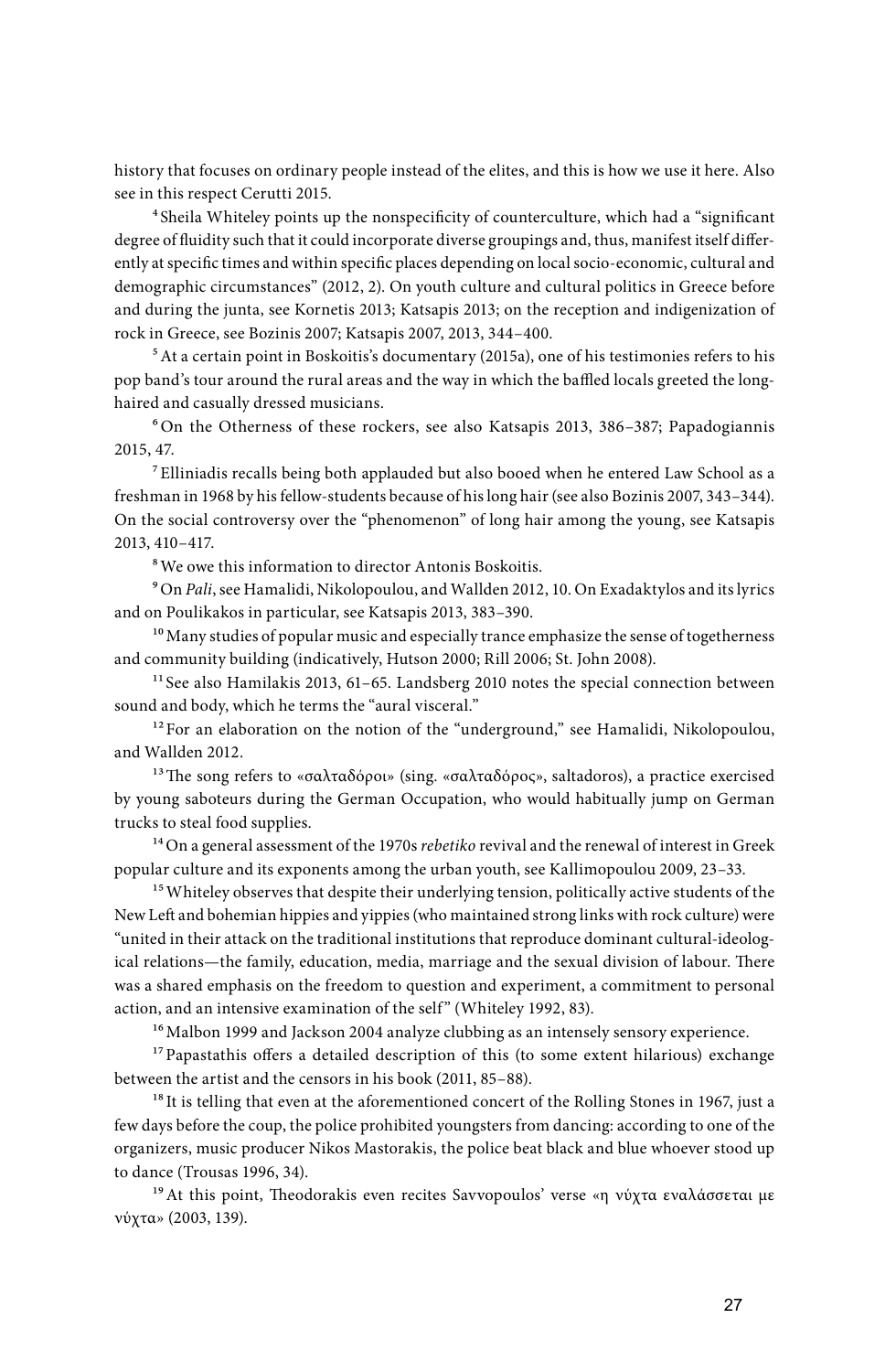20 As Falireas concluded with bitterness, the "Plaka ended up being the hotbed of the *antartiko* song, the *rebetiko* song—the kitschiest things you can imagine" (2011, 239).

#### REFERENCES CITED

- Asimakoulas, Dimitris. 2009. "Translating 'Self' and 'Others': Waves of Protest under the Greek Junta." *The Sixties* 2 (1): 25–47.
- Benjamin, Walter. 1969. "Paris: Capital of the Nineteenth Century." *Perspecta* 12: 163–172. Βennett, Andy. 2005. *Culture and Everyday Life*. London: Sage.
- Bozinis, Nikos (Μποζίνης, Νίκος). 2007. *Ροκ παγκοσμιότητα και ελληνική τοπικότητα: Η κοινωνική ιστορία του ροκ στις χώρες καταγωγής του και στην Ελλάδα* [Rock globality and Greek locality: The social history of rock in its countries of origin and in Greece]*.* Athens: Nefeli.

Cerutti, Simona. 2015. "*Who is below?* E. P. Thompson, historien de sociétés modernes: Une relecture." *Annales: Histoire, sciences sociales* 4: 931–956.

Dioskouridis, Stavros (Διοσκουρίδης, Σταύρος). 2013. «Διονύσης Σαββόπουλος—Αθηναίος της εβδομάδας.» [Dionysis Savvopoulos—Athenian of the week]. *Lifo*, 27 February. Accessed 27 October 2017. [http://www.lifo.gr/mag/features/3665.](http://www.lifo.gr/mag/features/3665)

Doukaris, Dimitris. *Tomes*. 1981. 69.

Falireas, Tasos (Φαληρέας, Τάσος). 2011. *Χαριστική βολή* [Coup de grâce]. Athens: Istos.

- Friedner, Michele, and Stefan Helmreich. 2012. "Sound Studies Meets Deaf Studies." *Senses and Society* 7 (1): 72–86.
- Grossberg, Lawrence. 1992. *We Gotta Get Out of this Place*. New York: Routledge.
- Hamalidi, Elena, Maria Nikolopoulou, and Rea Wallden. 2012. "A Second Avant-Garde Without a First: Greek Avant-Garde Artists in the 1960s and 1970s." In *Regarding the Popular: Modernism, the Avant-garde, and High and Low Culture*, edited by Sascha Bru, Laurence Nuijs, Benedikt Hjartarson, Peter Nicholls, Tania Ørum, and Hubert Berg, 425–445. Berlin: De Gruyter.
- Hamilakis, Yannis. 2013. *Archaeology and the Senses: Human Experience, Memory, and Affect*. Cambridge and New York: Cambridge University Press.
- Hebdidge, Dick. 1979. *Subculture: The Meaning of Style*. London and New York: Routledge. Hesmondhalgh, David. 2014. *Why Music Matters*. Malden: Wiley Blackwell.

Holst, Gail. 1979. *Theodorakis: Myth and Politics in Modern Greek Music*. Amsterdam: Hakkert.

Holst-Warhart, Gail. 2007. "The Lion and the Jackal: Song as Protest during the Greek Dictatorship." Unpublished paper presented at the conference, "Balkan Literatures of Dissent," Brown University, 20 April.

- Hutson, Scott R. 2000. "The Rave: Spiritual Healing in Modern Western Subcultures." *Anthropological Quarterly* 73 (1): 35–49.
- Jackson, Phil. 2004. *Inside Clubbing: Sensual Experiments in the Art of Being Human*. Oxford and New York: Berg.
- Kallimopoulou, Eleni. 2009. *Paradosiaká: Music, Meaning and Identity in Modern Greece*. Farnham: Ashgate.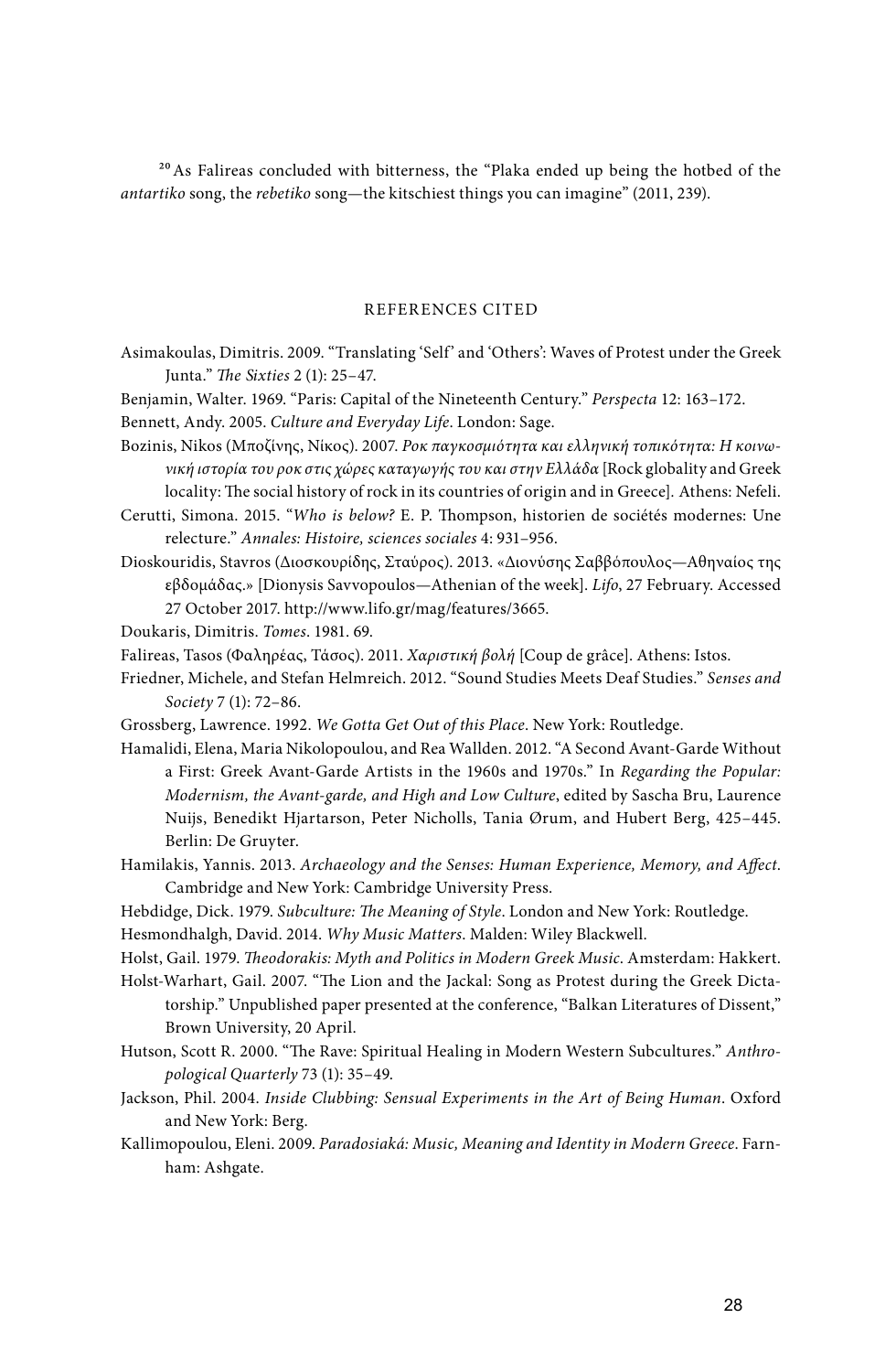- Kallivretakis, Leonidas (Καλλιβρετάκης, Λεωνίδας). 1994. «Προβλήματα ιστορικοποίησης του ροκ φαινομένου: Εμπειρίες και στοχασμοί» [Problems of historicizing the rock phenomenon: Experiences and thoughts]. *Historica* 11 (20): 157–174.
- Katsapis, Kostas (Κατσάπης, Κώστας). 2007. *Ήχοι και απόηχοι: Κοινωνική ιστορία του ροκ εν ρολ φαινομένου στην Ελλάδα*, *1956–1967* [Sounds and echoes: A social history of the Rock 'n' roll phenomenon in Greece, 1956–1967]. Athens: Institute of Neohellenic Research.
- –. 2011. «Περί της 'πολιτικής αγωγής' των νέων: Ένα εγχείρημα για τον πολιτικό φρονηματισμό της 'ανεξέλεγκτης νεολαίας' στη διάρκεια της δικτατορίας των συνταγματαρχών.» [On the "political education" of the young: An endeavor on the political bringing of the "uncontrollable youth" to its senses during the Colonels' dictatorship]. *Ionios Logos* 3: 203–220.
	- ———. 2013. *Το «πρόβλημα νεολαία»: Μοντέρνοι νέοι, παράδοση και αμφισβήτηση στη μεταπολεμική Ελλάδα* [Youth as a "problem": Modern youth, tradition, and contestation in postwar Greece]. Athens: Aprovleptes.
- Kornetis, Kostis. 2013**.** *Children of the Dictatorship: Student Resistance, Cultural Politics, and the "Long 1960s" in Greece*. New York and Oxford: Berghahn.
- ———. Forthcoming. "Neo Kyma." In *Encyclopedia of Popular Music of the World, Part 3: Genres*, edited by John Shepherd, David Horn, and Dave Laing. New York: Continuum.
- Kotanidis, Yorgos (Κοτανίδης, Γιώργος). 2011. *Όλοι μαζί, τώρα!* [Altogether, now!]. Athens: Kastaniotis.
- Landsberg, Alison. 2010. "Waking the *Deadwood* of History: Listening, Language and the 'Aural Visceral.'" *Rethinking History* 14 (4): 531–549.
- Lipsitz, George. 2001. *Time Passages: Collective Memory and American Popular Culture*. Minneapolis: University of Minnesota Press.
- Malbon, Ben. 1998. "The Club, Clubbing: Consumption, Identity and the Spatial Practices of Every-Night Life." In *Cool Places: Geographies of Youth Cultures*, edited by Tracey Skelton and Gil Valentine, 267–287. London and New York: Routledge.
- ———. 1999. *Clubbing: Dancing, Ecstasy and Vitality*. London and New York: Routledge.
- Mitras, Michael (Μήτρας Μιχαήλ). 1972. «Συζητώντας με τον Διονύση Σαββόπουλο» [Conversing with Dionysis Savvopoulos]. In *Χρονικό '72: Καλλιτεχνική πνευματική ζωή* [Chronicle 1972: Cultural life], vol. 3, 214–216.*.* Athens: Kallitehniko Pnevmatiko Kentro Ora.
- Papadogiannis, Nikolaos. 2010. "Greek Communist Youth and the Politicisation of Leisure, 1974–1981." PhD diss., Cambridge University.
	- ———. 2015. *Militant Around the Clock? Left-Wing Youth Politics, Leisure, and Sexuality in Post-Dictatorship Greece, 1974–1981*. New York: Berghahn.

Papaeti, Anna. Forthcoming. "Popular Music and the Colonels: Terror and Manipulation under the Military Dictatorship (1967–1974)." In *Made in Greece: Studies in Greek Popular Music*, edited by Dafni Tragaki. London and New York: Routledge.

- Papanikolaou, Dimitris. 2007. *Singing Poets Literature and Popular Music in France and Greece, 1945–1975*. Oxford: Legenda.
	- (Παπανικολάου, Δημήτρης). 2010. «Κάνοντας κάτι παράδοξες κινήσεις: Ο πολιτισμός στα χρόνια της δικτατορίας» [Making some strange gestures: Culture in the years of dictatorship]. In *Η στρατιωτική δικτατορία 1967–1974* [The military dictatorship 1967–1974], edited by Vangelis Karamanolakis (Βαγγέλης Καραμανωλάκης), 175–196. Athens: Ta Nea.
- Papastathis, Lakis (Παπαστάθης, Λάκης). 2011. *Το καλοκαίρι θα παίξει την Κλυταιμνήστρα* [She will play Clytemnestra in the summer]. Athens: Polis.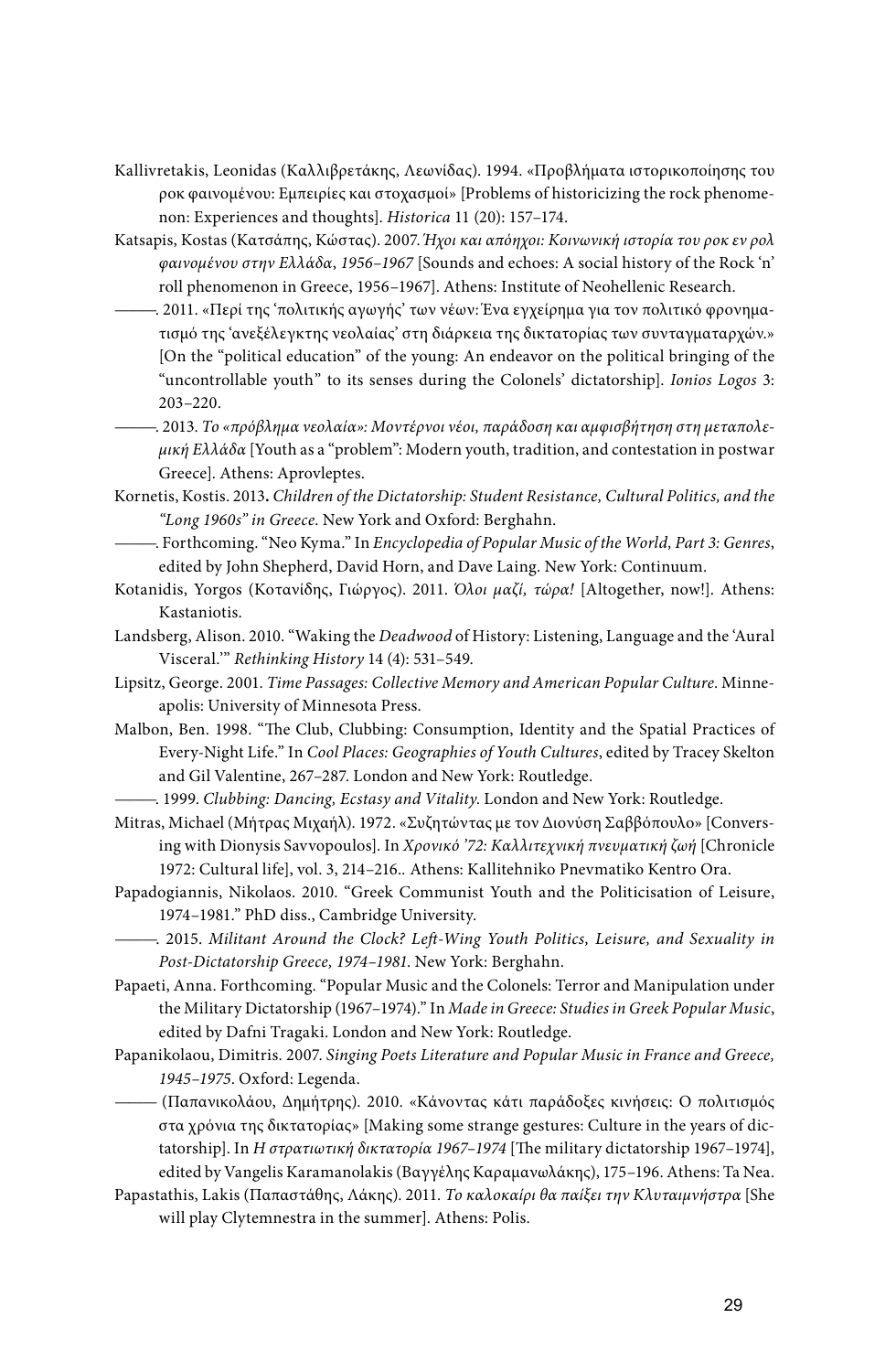- Rill, Bryan. 2006. "Rave, Communitas, and Embodied Idealism." *Music Therapy Today* 7 (3): 648–661.
- *[Rockap.gr](http://www.Rockap.gr)*. 2010. «Ανάκαρα: Η ιστορία τους» [Anakara: Their story]. 28 October. Accessed 11 June 2017. <https://www.rockap.gr/ανάκαρα-η-ιστορία-τους>.
- Roszak, Theodore. (1969) 1995. *The Making of a Counter Culture: Reflections on the Technocratic Society and Its Youthful Opposition*. Berkeley and Los Angeles: University of California Press.
- St. John, Graham. 2008. "Trance Tribes and Dance Vibes: Victor Turner and Electronic Dance Music Culture." In *Victor Turner and Contemporary Cultural Performance*, edited by Graham St. John, 149–173. New York: Berghahn Books.
- *Tachydromos*. 1969. «Οι τάσεις στην ανδρική μόδα» [Trends in men's fashion]. 22 October.
- Théberge, Paul. 2001. "'Plugged in': Technology and Popular Music." In *The Cambridge Companion to Pop and Rock*, edited by Simon Frith, Will Straw, and John Street, 3–26. Cambridge: Cambridge University Press.
- Theodorakis, Mikis (Θεοδωράκης, Μίκης). 2003. «Σαββόπουλος: Το πληγωμένο τραγούδι με το αισιόδοξο μήνυμα» [Savvopoulos: The wounded song with an optimistic message]. In *Η σούμα* [The sum up], edited by by Dionysis Savvopoulos, [135–139]. Athens: Ianos.
- Theodoridis, Panos (Θεοδωρίδης, Πάνος). 1998. *Το ροκ των Μακεδόνων* [The Macedonians' rock]. Salonica.

Thompson, E.P. 1966. *The Making of the English Working Class*. Random House: London.

- Trousas, Fontas (Τρούσας, Φώντας). 1996. *Ραντεβού στο* Κύτταρο [See you at *Kyttaro*]. Athens: Delfini.
- Van Dyck, Karen. 1998. *Kassandra and the Censors: Greek Poetry since 1967*. Ithaca: Cornell University Press.
- Van Steen, Gonda. 2015. *Stage of Emergency: Theater and Public Performance under the Greek Military Dictatorship, 1967*–*1974*. Oxford: Oxford University Press.
- Whiteley, Sheila. 1992. *The Space Between the Notes: Rock and the Counterculture*. London and New York: Routledge.
	- ———. 2012. "Countercultures: Music, Theory and Scenes." *Volume!* 9 (1): 6–16.
- Zinn, Howard. 1980. *A People's History of the United States, 1492–Present*. New York and London: Routledge.

### INTERVIEWS

Tasos Aronitis, June 2013 Stelios Elliniadis, June 2013 Stella Gadedi, June 2013 Nikos Kavoukidis, June 2013 Mariza Koch, June 2013 Dimitris and Olga Kourantis, June 2013 Lakis Papastathis, June 2013 Dionysis Savvopoulos, January 2004a ———, July 2004b Nikos and Liana Tsioulakis, June 2013